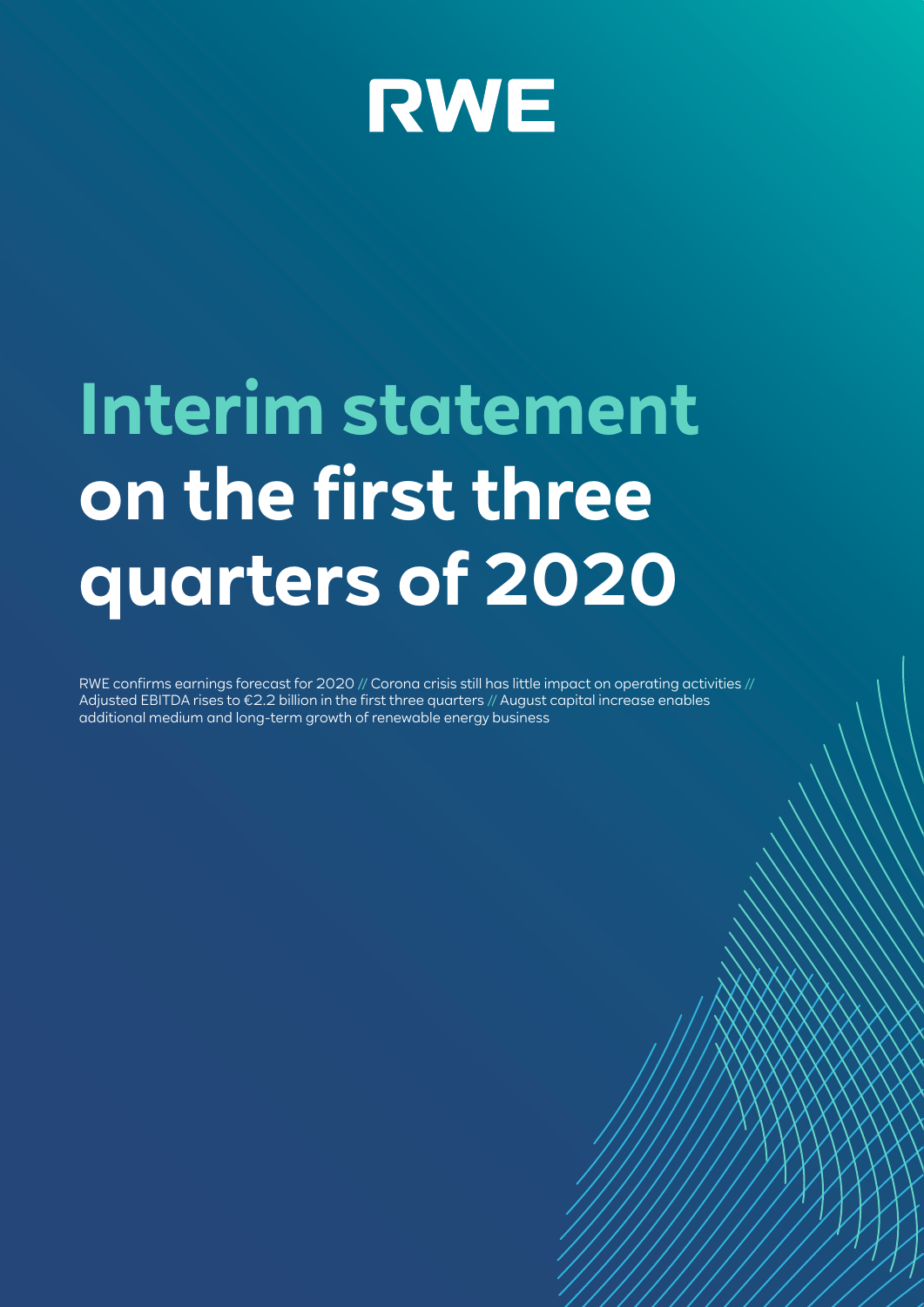# At a glance

| <b>RWE Group - key figures</b>                                   |                    | Jan - Sep<br>2020 | Jan - Sep<br>2019        | $+/-$                    | $Jan - Dec$<br>2019 |
|------------------------------------------------------------------|--------------------|-------------------|--------------------------|--------------------------|---------------------|
| Power generation                                                 | billion kWh        | 101.5             | 107.8                    | $-6.3$                   | 153.2               |
| External revenue (excluding natural gas tax/electricity tax)     | $\epsilon$ million | 9,392             | 9,060 <sup>1</sup>       | 332                      | 13,125              |
| <b>Adjusted EBITDA</b>                                           | $\epsilon$ million | 2,224             | 1,443 <sup>2</sup>       | 781                      | 2,489               |
| <b>Adjusted EBIT</b>                                             | $\epsilon$ million | 1,145             | 628 <sup>2</sup>         | 517                      | 1,267               |
| Income from continuing operations before taxes                   | $\epsilon$ million | 1,911             | $-2502$                  | 2,161                    | $-752$              |
| Net income                                                       | $\epsilon$ million | 1,583             | 9.094 <sup>2</sup>       | $-7,511$                 | 8,498               |
| Adjusted net income                                              | $\epsilon$ million | 762               | $\overline{\phantom{a}}$ | $\overline{\phantom{0}}$ |                     |
| Number of shares outstanding (average)                           | millions           | 624.3             | 614.7                    |                          | 614.7               |
| Earnings per share                                               | €                  | 2.54              | 14.79                    | $-12.25$                 | 13.82               |
| Adjusted net income per share                                    | €                  | 1.22              |                          |                          |                     |
| Cash flows from operating activities<br>of continuing operations | $\epsilon$ million | 1,768             | $-1,452$                 | 3,220                    | $-977$              |
| Capital expenditure <sup>3</sup>                                 | $\epsilon$ million | 1,662             | 1,005                    | 657                      | 1,771               |
| Property, plant and equipment and intangible assets              | $\epsilon$ million | 1.562             | 1.038                    | 524                      | 1.767               |
| <b>Financial assets</b>                                          | $\epsilon$ million | 100               | $-33$                    | 133                      | 4                   |
| Free cash flow                                                   | $\epsilon$ million | 427               | $-1,976$                 | 2,403                    | $-2,053$            |
|                                                                  |                    | 30 Sep 2020       | 31 Dec 2019              |                          |                     |
| Net debt of continuing operations <sup>4</sup>                   | $\epsilon$ million | 5,911             | 6,927                    | $-1,016$                 |                     |
| Workforce <sup>5</sup>                                           |                    | 19,531            | 19,792                   | $-261$                   |                     |

1 Prior-year figures restated; see page 116 of the 2019 Annual Report for related commentary.

2 Figures changed retrospectively due to retroactive adjustments to the first-time consolidation of the E.ON operations acquired in 2019.

3 Only cash investments; prior-year figures restated accordingly.

4 New definition and restated prior-year figure; see commentary on page 14.

5 Converted to full-time positions.

## **Contents**

| Major events                              |    |
|-------------------------------------------|----|
| Commentary on reporting                   | 4  |
| <b>Business performance</b>               | 5  |
| Outlook for 2020                          | 15 |
| Interim consolidated financial statements |    |
| (condensed)                               | 17 |
| Income statement                          | 17 |
| Statement of comprehensive income         | 18 |
| <b>Balance sheet</b>                      | 19 |
| Cash flow statement                       | 20 |
| Financial calendar 2021                   | 21 |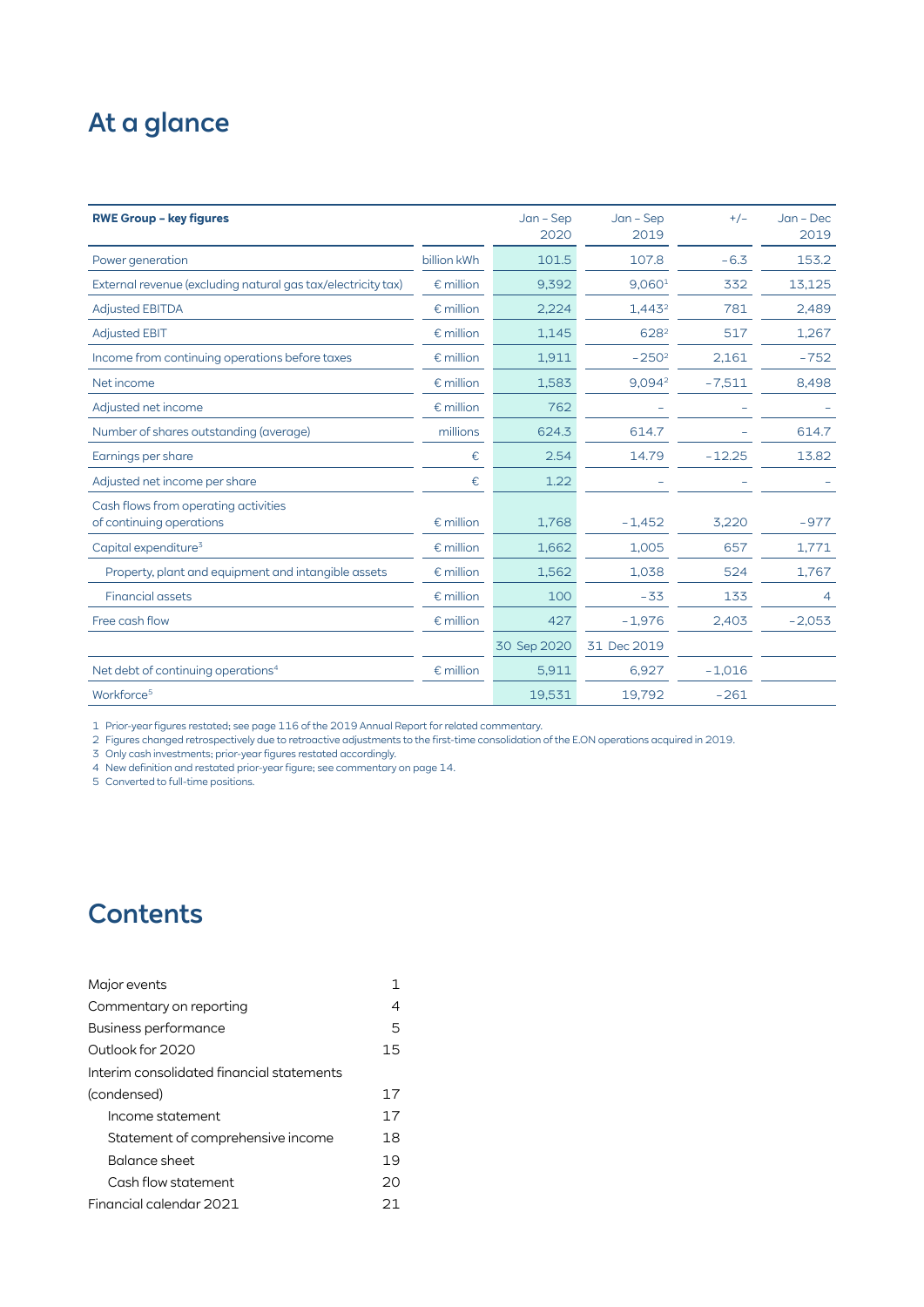## Major events

### In the period under review

#### **RWE raises capital by 10 % – issuance proceeds earmarked for additional renewable energy projects**

On 18 / 19 August, we issued 61.5 million new RWE shares to institutional investors, thereby increasing the company's capital stock by 10 %. The shares were placed by way of accelerated bookbuilding under exclusion of subscription rights. Based on the issue price of €32.55 per share, we achieved gross proceeds of approximately €2 billion. We intend to use these funds to speed up the expansion of renewable energy. Our previous objective was to increase our generation capacity based on renewable sources to more than 13 gigawatts (GW) by the end of 2022 and to make a net investment of about €5 billion for this purpose. The capital increase enables us to tackle further projects pushing us beyond our original goal. For example, we spent approximately €400 million to acquire a 2.7 GW project pipeline from Nordex, and we intend to use the proceeds from the rights issue to implement projects from this pipeline, among other things. The capital increase caused the number of RWE shares to rise to 676.2 million. The new and old stock confer the same rights. Despite the larger number of dividend-bearing shares, the Executive Board of RWE AG maintains its dividend policy and still plans to propose a dividend of €0.85 per share for fiscal 2020 to the Annual General Meeting.

#### **RWE secures agreements for lease to expand four UK offshore wind farms**

Together with co-owners, we set the stage for the expansion of four wind farms off the coast of the UK. We concluded agreements for lease with the Crown Estate, the authority in charge of managing the assets of the British Crown. These contracts enable us to use further areas at each of the locations. This relates to the Gwynt y Môr (currently 576 MW), Greater Gabbard (504 MW), Galloper (353 MW) and Rampion (400 MW) wind farms. In each case, the expansion options allow existing capacity to be doubled. As a result, 1.8 GW of new generation capacity can be built. In addition to an expansion option at the Rampion wind farm, which has not been exercised so far, this could lead to a total volume of up to 2.6 GW. Based on the shareholding ratios, 1.3 GW is allocable to RWE. Now our goal is to develop these projects rapidly. We expect the approval procedure to take between three and five years. Thereafter, we will participate in auctions for state subsidy contracts and – should we submit a winning bid – we will start construction. The new wind farms could then be commissioned towards the end of the decade.

#### **E.ON acquires RWE stake in Slovak energy utility VSE**

At the end of August, we transferred our 49 % interest in Slovak power utility VSE to E.ON. The transaction formed part of our extensive asset swap with E.ON. We had taken over the VSE shareholding from our former subsidiary innogy in August 2019. The objective was to sell it to E.ON later on at the same conditions. However, this was subject to the approval of the Slovak government, which was granted at the end of July. The price of the stake in VSE had been considered in September 2019 when settling the payment claims arising from the asset swap with E.ON.

#### **Texas: 220 MW Cranell wind farm enters commercial operation**

We passed another milestone in enlarging our renewable energy portfolio in North America. The Texan Cranell onshore wind farm, which consists of 100 wind turbines with a total capacity of 220 MW, started commercial operation at the end of September. We invested about US\$250 million in it. Cranell will produce enough electricity to meet the needs of approximately 66,000 US households. We currently operate 25 onshore wind farms in the USA, combining for an output of 4.2 GW, of which 3.6 GW is allocable to RWE based on the shareholding ratios. Additional RWE onshore wind farms with an aggregate capacity of just under 1 GW are currently under construction in the states of Texas, Oklahoma, Ohio and New York.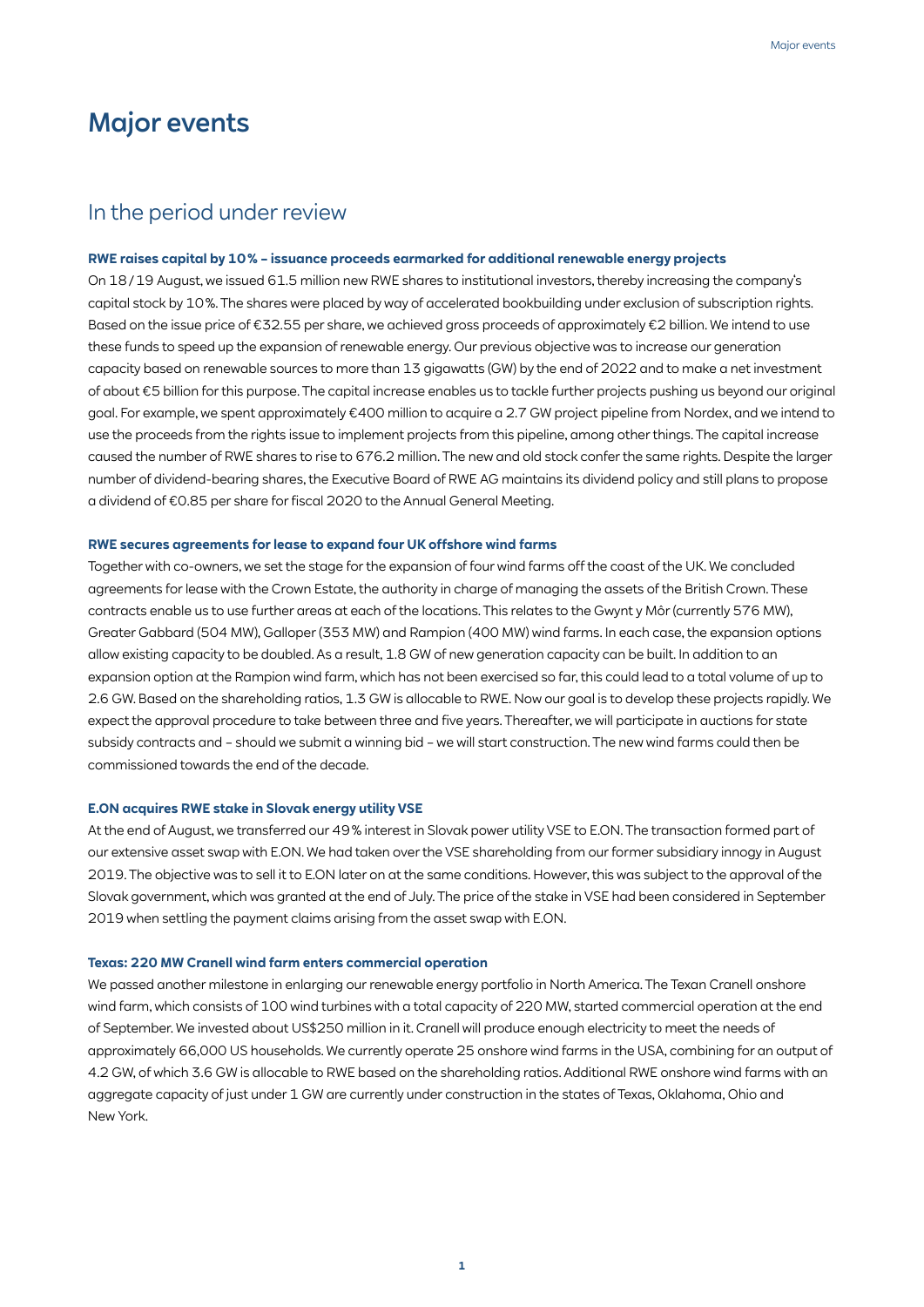#### **Trade unions and RWE sign collective agreement**

At the end of August, we reached an agreement on the 'Coal Phaseout' collective agreement with ver.di, Germany's Unified Service Trade Union, and IG BCE, the country's Industrial Mining, Chemicals and Energy Trade Union. This meets a major requirement enabling RWE to stop generating electricity from coal in a socially acceptable manner by no later than 2038, as envisaged by the German Coal Phaseout Act. Among other things, the collective agreement establishes what we will do above and beyond the state-guaranteed allowance. Employees who do not qualify for the allowance will receive job-to-job referrals through extensive internal and external further qualification measures. With the collective agreement, RWE is underpinning its ambition to be a responsible and reliable employer despite difficult framework conditions.

#### **Supervisory Board appoints Zvezdana Seeger and Michael Müller to RWE AG Executive Board**

In its session on 18 September 2020, the Supervisory Board appointed Zvezdana Seeger (55) and Michael Müller (49) to the Executive Board of RWE AG with effect from 1 November. Before joining RWE, Zvezdana Seeger, who holds a degree in economics, was a member of the Management Board of DB Privat- und Firmenkundenbank AG and spearheaded Deutsche Bank AG's Private and Corporate Business Unit as COO. At RWE AG, she is Labour Director and holds the position of CHRO. These tasks were previously fulfilled by Rolf Martin Schmitz in his dual role. In addition, responsibility for the IT function was transferred to Zvezdana Seeger. Michael Müller has held managerial positions at RWE since 2005. The most recent post held by the engineering post-doctorate and economist was that of CFO of the subsidiary RWESupply & Trading GmbH. As of 1 November, Michael Müller assumed responsibility for finance, taxes and business services at RWE AG. He will succeed Markus Krebber as Chief Financial Officer with effect from 1 July 2021, when Mr. Krebber takes over as Chief Executive Officer from Mr. Schmitz. Michael Müller will continue to hold his positions at RWE Supply & Trading concurrently until then.

Major events from January to July 2020 were presented on pages 5 to 9 of the interim report on the first half of 2020.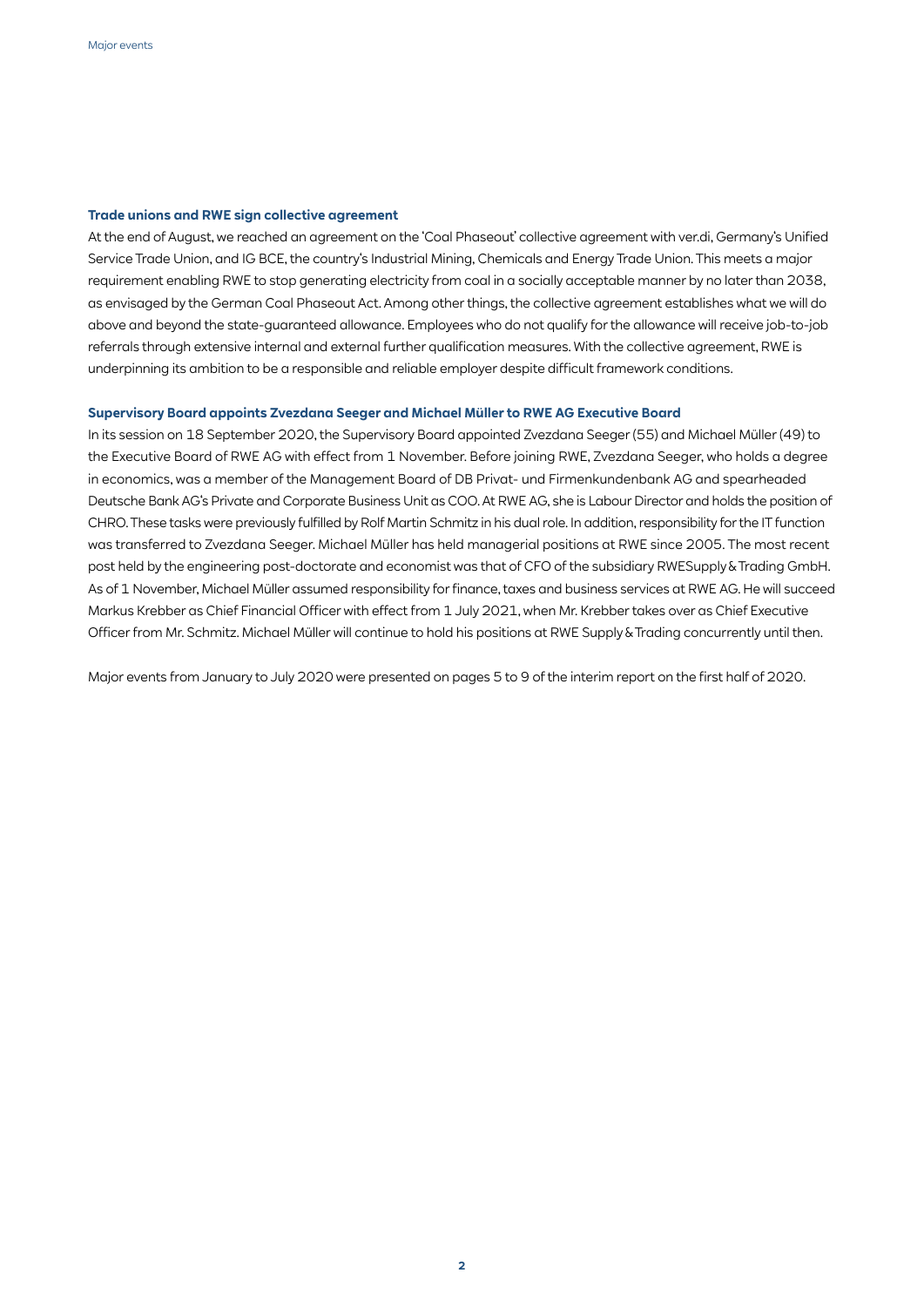## After the period under review

#### **Transaction successfully completed: RWE acquires wind and solar projects from Nordex**

In early November, we acquired the European development business of wind turbine manufacturer Nordex. The purchase price was around €400 million. This was preceded by an agreement reached with Nordex in July, which made us an exclusive bidder. The acquired development operations encompass a pipeline of onshore wind and solar projects with a total generation capacity of 2.7 GW, of which 1.9 GW is located in France. The pipeline also includes ventures in Spain, Sweden and Poland. Some 15 % of the pipeline will soon be ready for a final investment decision or is at an advanced stage of development. State subsidies have already been secured for 230 MW. The Nordex transaction adds a team of over 70 to our workforce. Most of these employees are domiciled in France and will develop further projects for RWE.

#### **€539 million hybrid bond called at the earliest possible date**

At the end of October 2020, we cancelled a €539 million hybrid bond without replacing it with fresh hybrid capital. The bond (ISIN: XS1219498141) has a 2.75 % coupon and was issued in April 2015. Initially, its nominal volume amounted to €700 million. We reduced it by €161 million in 2017 via bond buybacks. The bond conditions envisaged that we could exercise our cancellation right for the first time five-and-a-half years from bond issuance. We exercised this option. Since then, only two RWE hybrid bonds have been outstanding, with volumes of €282 million and US\$317 million. They can be called no earlier than April 2025 and March 2026.

#### **German Lower House decides to accelerate offshore wind expansion**

In early November, Germany's Lower House of Parliament passed the Offshore Wind Energy Act, which establishes the framework for the country's future expansion of offshore wind power. The next step is the reading of the new law by the Upper House, which is expected to happen at the end of November. The Act significantly increases the expansion target for offshore wind energy by 2030 from 15 GW to 20 GW. Furthermore, the government is setting an ambitious long-term goal of 40 GW by 2040. The tender model will remain essentially unchanged. In Germany, wind farms are subsidised with premiums that are paid if the market price for the electricity they generate is lower than a reference price. The latter is determined in a competitive tender process, with the participants submitting the lowest bids winning the contract. We welcome the fact that the caps on the highest allowable bids have been raised. They will total €73/MWh in 2021 and €64/ MWh and €62/MWh in the two following years. Without the increase, only zero-subsidy bids would have been allowed in the next tender round. Moreover, the penalty for failing to make a final investment decision for wind energy projects within 24 months from placing a successful bid will be higher in the future. This will reduce the likelihood of speculative bids made in the hopes of positive market developments.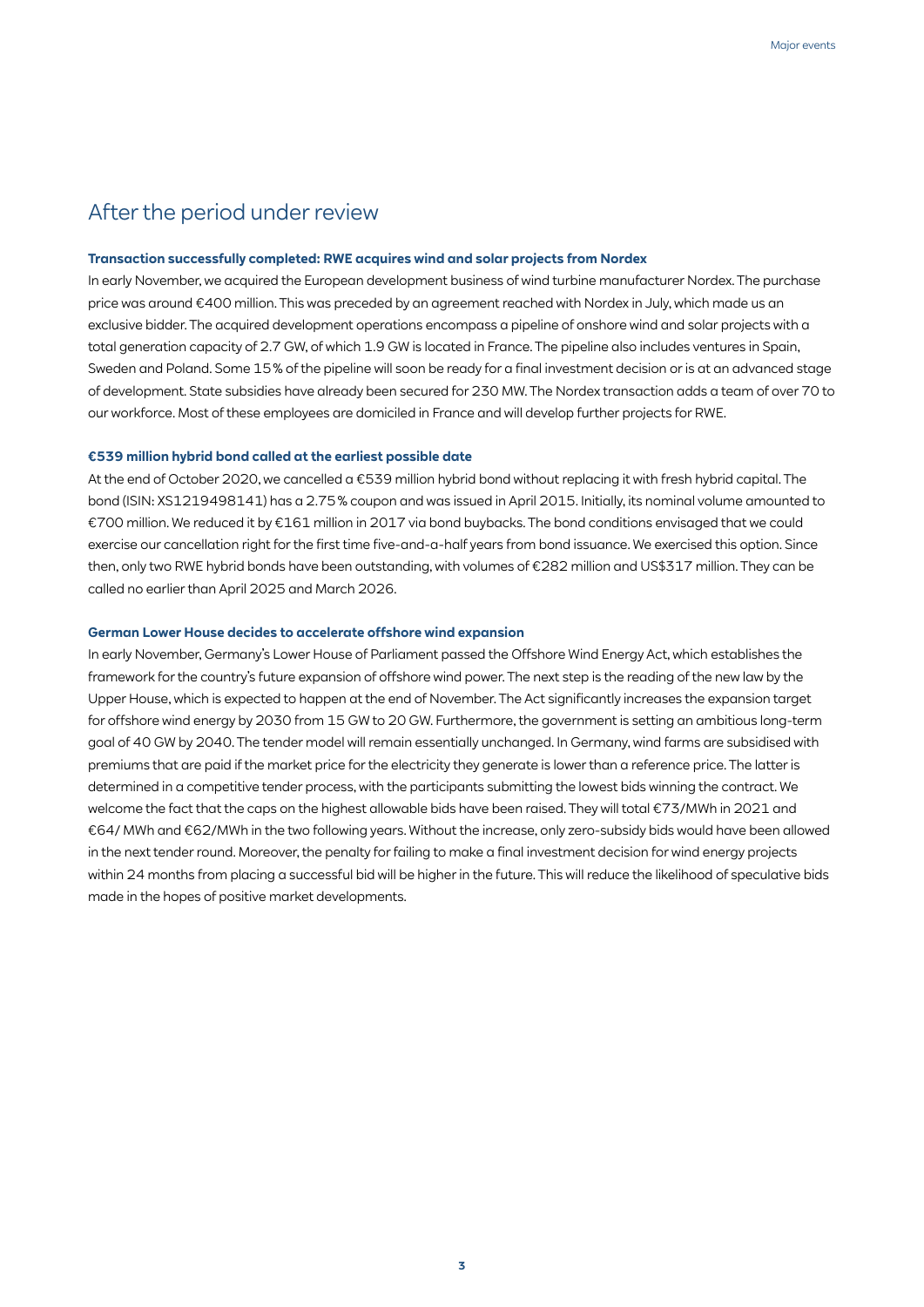## Commentary on reporting

#### **RWE Group realigned due to asset swap with E.ON**

In this year's financial reporting, we present the Group in a new structure. We have eliminated the provisional 'innogy – continuing operations' and 'operations acquired from E.ON' segments shown in the 2019 Annual Report and broken down the generation activities by energy source. This reflects the integration of the assets that we received as a result of the transaction with E.ON. We now distribute our business among the following five segments: (1) Offshore Wind, (2) Onshore Wind / Solar, (3) Hydro / Biomass / Gas, (4) Supply & Trading and (5) Coal / Nuclear. Segments (1) to (4) represent our core business. This is where we want to grow. In (5), we have pooled our German electricity generation from lignite, hard coal and nuclear fuel, which will lose importance due to exit roadmaps established by the state. Figures for 2019 have been adapted to the new segment structure retroactively to enable comparability.

The segments are made up of the following activities:

- Offshore Wind: Our business involving offshore wind is subsumed here. It is overseen by our Group company RWE Renewables.
- Onshore Wind / Solar: This is the segment in which we pool our onshore wind, solar power and battery storage activities. Here again, operating responsibility lies with RWE Renewables.
- Hydro / Biomass / Gas: This segment encompasses our run-of-river, pumped storage, biomass and gas power stations. It also includes the Dutch Amer 9 and Eemshaven hard coal power plants, which we are increasingly co-firing with biomass, as well as the project management and engineering services specialist RWE Technology International. These activities are overseen by RWE Generation. The 37.9 % stake in the Austrian energy utility Kelag previously held by innogy is also assigned to this segment.
- Supply & Trading: This is where we report proprietary trading of energy commodities. The segment is managed by RWE Supply & Trading, which also acts as an intermediary for gas, supplies key accounts with energy, and undertakes a number of additional trading-related activities. The segment also includes the German and Czech gas storage facilities which we acquired from innogy.
- Coal / Nuclear: Our German electricity generation from lignite, hard coal, and nuclear fuel as well as our lignite production in the Rhenish mining region to the west of Cologne are subsumed in this segment. It also includes our investments in the Dutch nuclear power plant operator EPZ (30 %) and URANIT (50 %), which holds a 33 % stake in uranium enrichment specialist Urenco. The aforementioned activities and investments are assigned to our Group companies RWE Power (lignite and nuclear) and RWE Generation (hard coal).

Group companies with cross-segment tasks such as the Group holding company RWE AG are stated as part of the core business under 'other, consolidation'. This item also includes our 25.1 % stake in the German transmission system operator Amprion and consolidation effects.

#### **Forward-looking statements**

This interim statement contains forward-looking statements regarding the future development of the RWE Group and its companies as well as economic and political developments. These statements are assessments that we have made based on information available to us at the time this document was prepared. In the event that the underlying assumptions do not materialise or unforeseen risks arise, actual developments can deviate from the developments expected at present. Therefore, we cannot assume responsibility for the correctness of forward-looking statements.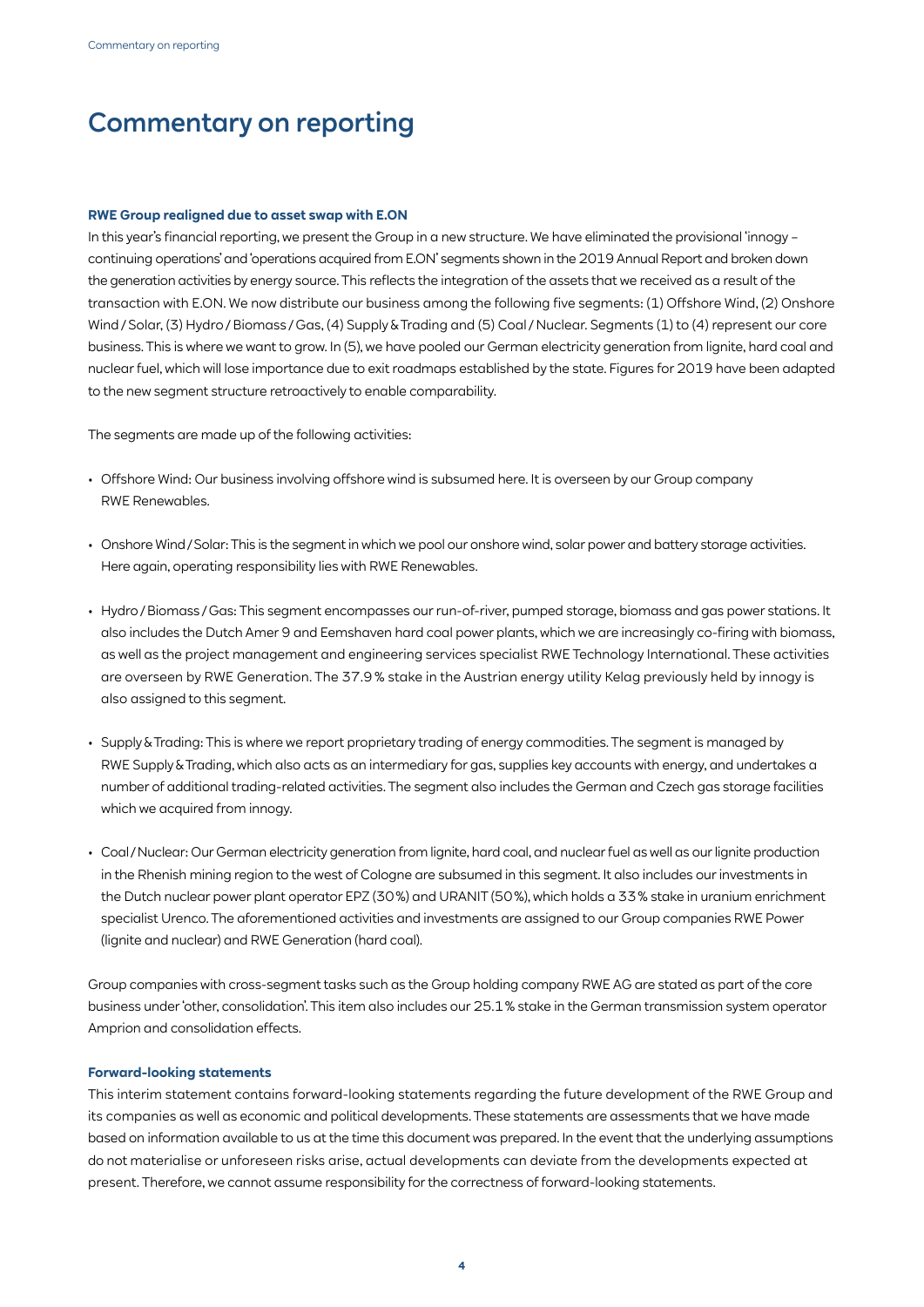## Business performance

| <b>Power generation</b><br><b>January - September</b> | <b>Renewables</b> |                          |                          | Pumped<br>storage,<br><b>batteries</b> |      | Gas  |                          | Lignite                  |      | Hard coal | <b>Nuclear</b>    |                          | Total <sup>1</sup> |       |
|-------------------------------------------------------|-------------------|--------------------------|--------------------------|----------------------------------------|------|------|--------------------------|--------------------------|------|-----------|-------------------|--------------------------|--------------------|-------|
| <b>Billion kWh</b>                                    | 2020              | 2019                     | 2020                     | 2019                                   | 2020 | 2019 | 2020                     | 2019                     | 2020 | 2019      | 2020              | 2019                     | 2020               | 2019  |
| Offshore Wind                                         | 5.0               | 2.4                      |                          |                                        |      |      |                          |                          |      |           |                   |                          | 5.0                | 2.4   |
| Onshore Wind / Solar                                  | 12.1              | 3.7                      | $\overline{\phantom{0}}$ |                                        |      |      |                          |                          |      |           |                   | $\overline{\phantom{0}}$ | 12.1               | 3.7   |
| Hydro/Biomass/Gas                                     | 4.2               | 2.6                      | 1.5                      | 1.3                                    | 34.9 | 36.8 |                          | $\overline{\phantom{0}}$ | 2.2  | 7.0       |                   | -                        | 43.0               | 47.7  |
| of which:                                             |                   |                          |                          |                                        |      |      |                          |                          |      |           |                   |                          |                    |       |
| Germany <sup>2</sup>                                  | 1.4               | 1.4                      | 1.5                      | 1.3                                    | 6.3  | 5.4  | $\qquad \qquad -$        |                          |      |           |                   | ۰                        | 9.4                | 8.1   |
| United Kingdom                                        | 0.4               | 0.4                      | $\qquad \qquad -$        | $\overline{\phantom{0}}$               | 17.1 | 25.0 | $\qquad \qquad -$        |                          |      | 0.4       | $\qquad \qquad -$ | $\overline{\phantom{m}}$ | 17.5               | 25.8  |
| <b>Netherlands</b>                                    | 2.4               | 0.8                      | $\qquad \qquad -$        |                                        | 8.4  | 4.7  | $\overline{\phantom{m}}$ | $\overline{\phantom{0}}$ | 2.2  | 6.6       |                   | -                        | 13.0               | 12.1  |
| <b>Turkey</b>                                         | -                 | $\overline{\phantom{0}}$ | -                        | $\overline{\phantom{0}}$               | 3.1  | 1.7  | $\qquad \qquad -$        | -                        |      | -         |                   | $\overline{\phantom{0}}$ | 3.1                | 1.7   |
| Coal/Nuclear <sup>2</sup>                             |                   |                          |                          |                                        | 0.6  | 0.2  | 23.4                     | 35.4                     | 1.9  | 3.3       | 15.6              | 15.2                     | 41.4               | 54.2  |
| <b>RWE Group</b>                                      | 21.3              | 8.7                      | 1.5                      | 1.3                                    | 35.5 | 37.0 | 23.4                     | 35.4                     | 4.1  | 10.3      | 15.6              | 15.2                     | 101.5              | 107.8 |

1 Including generation volumes not attributable to any of the energy sources mentioned (e. g. electricity from oil-fired power stations).

2 Including power procured from generation facilities not owned by RWE that we can deploy at our discretion on the basis of long-term agreements. These purchases amounted to 1.6 billion kWh (previous year: 1.3 billion kWh) in the Hydro / Biomass / Gas segment and 0.5 billion kWh (previous year: 1.1 billion kWh) in the Coal / Nuclear segment.

#### **Significant decline in electricity generation from coal-fired power plants**

In the first three quarters of 2020, the RWE Group produced 101.5 billion kWh of electricity, 6 % less than in the same period in 2019. This decrease is predominantly attributable to deteriorated market conditions for our lignite and hard coal power stations. One contributing factor was that gas, the competing energy source, became much cheaper and therefore more attractive. Furthermore, the corona crisis and substantial amounts of wind power put on the system reduced demand for conventionally generated electricity. Due to these two factors, less use was made of our British gas-fired power stations than in 2019. Our electricity generation from gas grew elsewhere; in Germany this was partly driven by the decline in the price of gas. In addition, in the Netherlands, Claus C resumed operations after having been offline for several years for reasons of profitability. More use was also made of our gas-fired power plant in Denizli, Turkey, than in 2019. One of the reasons was that the large share of local electricity supply customarily accounted for by hydropower experienced a weather-induced drop. The contribution of renewable energy to our electricity generation rose considerably. This was mainly because, in September 2019, we considered the operations transferred from E.ON to RWE in our figures for the full reporting period for the first time. In addition, we benefited from favourable wind conditions and the completion of generation capacity, e. g. of Peyton Creek in Texas (151 MW), which has been operating commercially since March 2020. The fact that our Dutch hard coal-fired power plants Amer 9 and Eemshaven are now increasingly run on biomass also had a positive impact. However, fire damage at the Eemshaven site in mid-May led to an interruption in biomass usage, which is expected to last until the end of November 2020.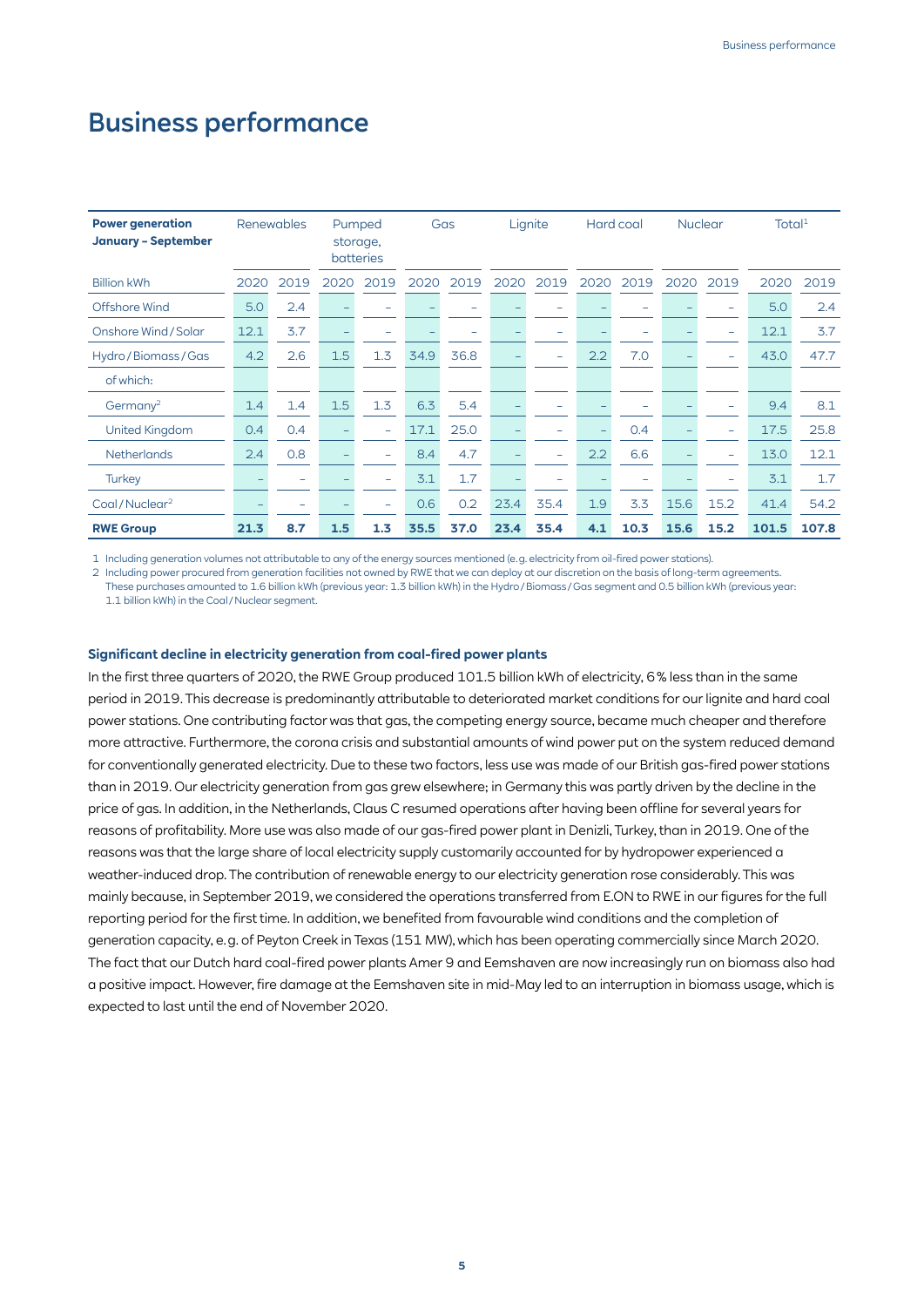| External revenue <sup>1</sup><br>$\epsilon$ million   | $Jan - Sep$<br>2020 | $Jan - Sep$<br>2019 | $+/-$  | $Jan - Dec$<br>2019 |
|-------------------------------------------------------|---------------------|---------------------|--------|---------------------|
| Offshore Wind                                         | 234                 | 25                  | 209    | 85                  |
| Onshore Wind / Solar                                  | 1,325               | 718                 | 607    | 1,265               |
| Hydro / Biomass / Gas                                 | 754                 | 656                 | 98     | 1,200               |
| Supply & Trading                                      | 6,494               | 6,875               | $-381$ | 9,554               |
| Other, consolidation                                  | 8                   | 7                   |        | -6                  |
| <b>Core business</b>                                  | 8,815               | 8,281               | 534    | 12,110              |
| Coal/Nuclear                                          | 577                 | 779                 | $-202$ | 1,015               |
| RWE Group (excluding natural gas tax/electricity tax) | 9,392               | 9,060               | 332    | 13,125              |
| Natural gas tax/electricity tax                       | 150                 | 111                 | 39     | 152                 |
| <b>RWE Group</b>                                      | 9,542               | 9,171               | 371    | 13,277              |

1 Prior-year figures restated due to changed application of IFRS; see page 116 of the 2019 Annual Report for related commentary.

#### **Electricity revenue up, gas revenue markedly down**

In the first nine months, the Group's external revenue totalled €9,392 million (excluding natural gas tax and electricity tax), 4 % more than last year's corresponding figure (€9,060 million). Our electricity revenue rose by 15 % to €8,195 million despite the decline in generation volumes. Two effects came to bear here: we realised higher market prices for the electricity generated by our conventional power stations than in 2019 and we benefited from the shift in our production to electricity from renewables, for which we usually receive payments exceeding the market level. Conversely, our gas revenue dropped by 67 % to €317 million. An exceptional accounting effect was the main reason. Since 1 July 2019, gas sales by RWE Supply & Trading in the Czech Republic have been classified as pure trading transactions and have therefore not been recognised in revenue. In addition, the reduction in gas prices came to bear.

One indicator, which is increasingly attracting the attention of sustainability-oriented investors, is the percentage of Group revenue accounted for by coal-fired generation and other coal products. In the first three quarters of 2020, this share was 24 %, slightly below the comparable figure in 2019 (25 %).

| Internal revenue<br>$\epsilon$ million | $Jan - Sep$<br>2020 | $Jan - Sep$<br>2019 | $+/-$  | $Jan - Dec$<br>2019 |
|----------------------------------------|---------------------|---------------------|--------|---------------------|
| Offshore Wind                          | 683                 | 372                 | 311    | 682                 |
| Onshore Wind / Solar                   | 206                 | 145                 | 61     | 271                 |
| Hydro / Biomass / Gas                  | 2,187               | 2,384               | $-197$ | 3,409               |
| Supply & Trading                       | 2,105               | 2,511               | $-406$ | 3.266               |
| Other, consolidation                   | $-4,852$            | $-4.728$            | $-124$ | $-6,900$            |
| <b>Core business</b>                   | 329                 | 684                 | $-355$ | 728                 |
| Coal/Nuclear                           | 2,135               | 1,679               | 456    | 2,385               |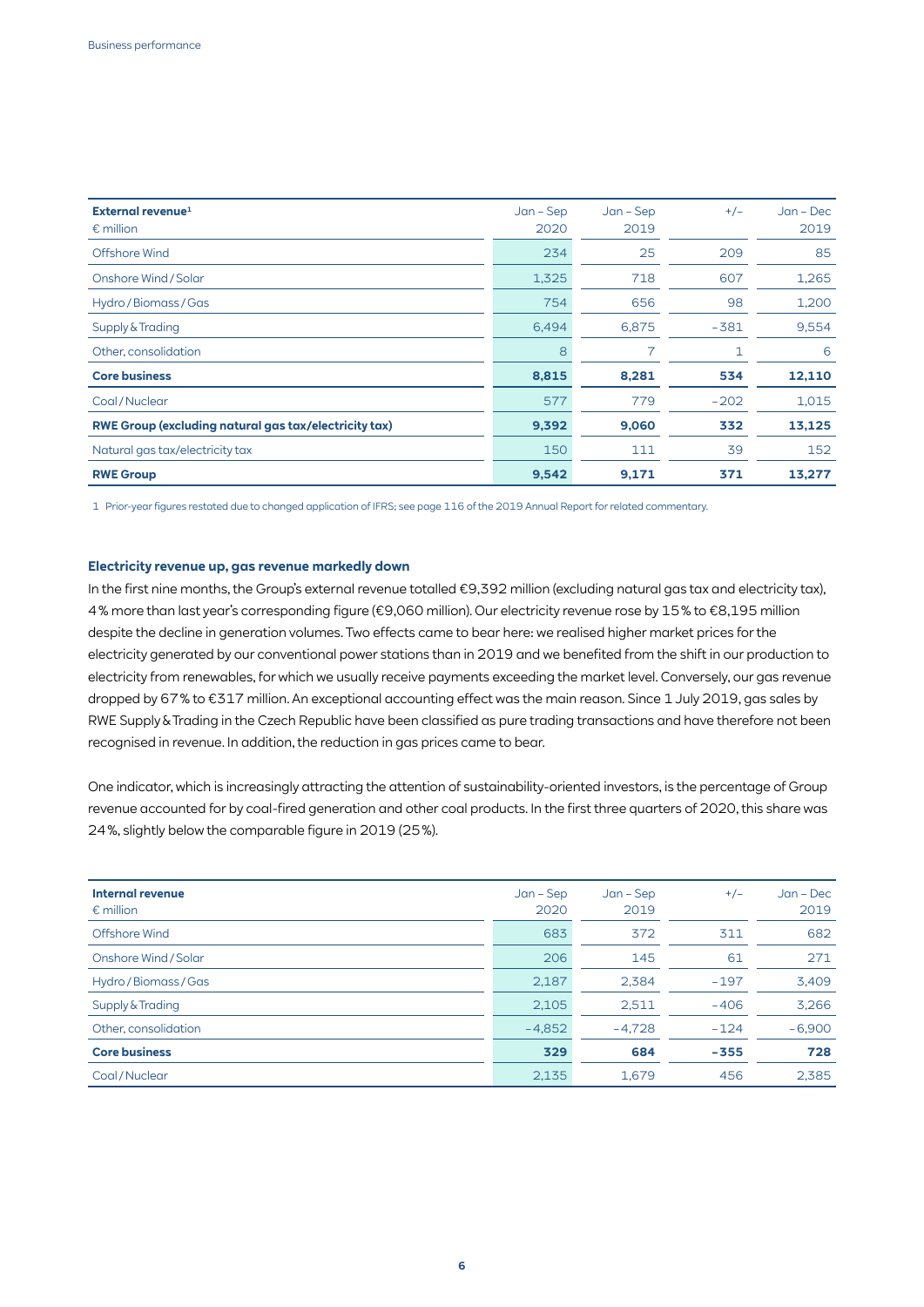| <b>Adjusted EBITDA</b><br>$\epsilon$ million | Jan - Sep<br>2020 | $Jan - Sep$<br>2019 <sup>1</sup> | $+/-$  | $Jan - Dec$<br>2019 |
|----------------------------------------------|-------------------|----------------------------------|--------|---------------------|
| Offshore Wind                                | 738               | 314                              | 424    | 614                 |
| Onshore Wind/Solar                           | 336               | 164                              | 172    | 295                 |
| Hydro / Biomass / Gas                        | 382               | 297                              | 85     | 672                 |
| Supply & Trading                             | 399               | 569                              | $-170$ | 731                 |
| Other, consolidation                         | $-12$             | $-73$                            | 61     | $-129$              |
| <b>Core business</b>                         | 1,843             | 1,271                            | 572    | 2,183               |
| Coal/Nuclear                                 | 381               | 172                              | 209    | 306                 |
| <b>RWE Group</b>                             | 2,224             | 1,443                            | 781    | 2,489               |

1 Some prior-year figures changed due to retroactive adjustments to the first-time consolidation of the E.ON operations acquired in 2019.

#### **Adjusted EBITDA 54 % up year on year**

In the period under review, our adjusted earnings before interest, taxes, depreciation and amortisation (adjusted EBITDA) amounted to €2,224 million. Of this, €1,843 million was attributable to our core business, with the remaining €381 million coming from the Coal / Nuclear segment. Our adjusted EBITDA surpassed the previous year's figure by €781 million, or 54 %, primarily due to the first-time inclusion of the renewables business that we acquired from E.ON. The increase in the utilisation of our wind farms and the reinstatement of the British capacity market also made a contribution to the rise in earnings. By contrast, our trading business was unable to match the exceptional earnings achieved in 2019, despite a strong performance.

Earnings developed as follows by segment:

- Offshore Wind: We more than doubled adjusted EBITDA in this segment to €738 million. This is a result of the inclusion of the renewable energy activities acquired from E.ON in September 2019. In last year's nine-month period, these operations only contributed to earnings for a few days. Improved wind conditions also had a positive impact.
- Onshore Wind / Solar: Adjusted EBITDA posted here rose by €172 million to €336 million, driven by the same factors as in the Offshore Wind segment. Furthermore, we benefited from the commissioning of new generation capacity.
- Hydro / Biomass / Gas: This segment's adjusted EBITDA advanced by €85 million to €382 million, mainly due to the reinstatement of the British capacity market. Capacity payments equivalent to €105 million were received for the first nine months, whereas these payments were suspended during the same period last year. By contrast, earnings contributed by the Eemshaven power station deteriorated substantially.
- Supply & Trading: We registered another very good performance in the trading business, but fell short of the exceptional level achieved in 2019. Accordingly, despite its high level of €399 million, adjusted segment EBITDA was significantly down on last year's corresponding figure (€569 million).
- Coal / Nuclear: Totalling €381 million, adjusted EBITDA improved by €209 million in this segment. One reason for this development was that we realised higher margins with our lignite-fired and nuclear power plants than in 2019. We had already sold forward nearly all of the production of these stations in earlier years. Another positive effect stemmed from our acquisition in September 2019 of the minority interests in the Gundremmingen and Emsland nuclear power plants previously held by E.ON.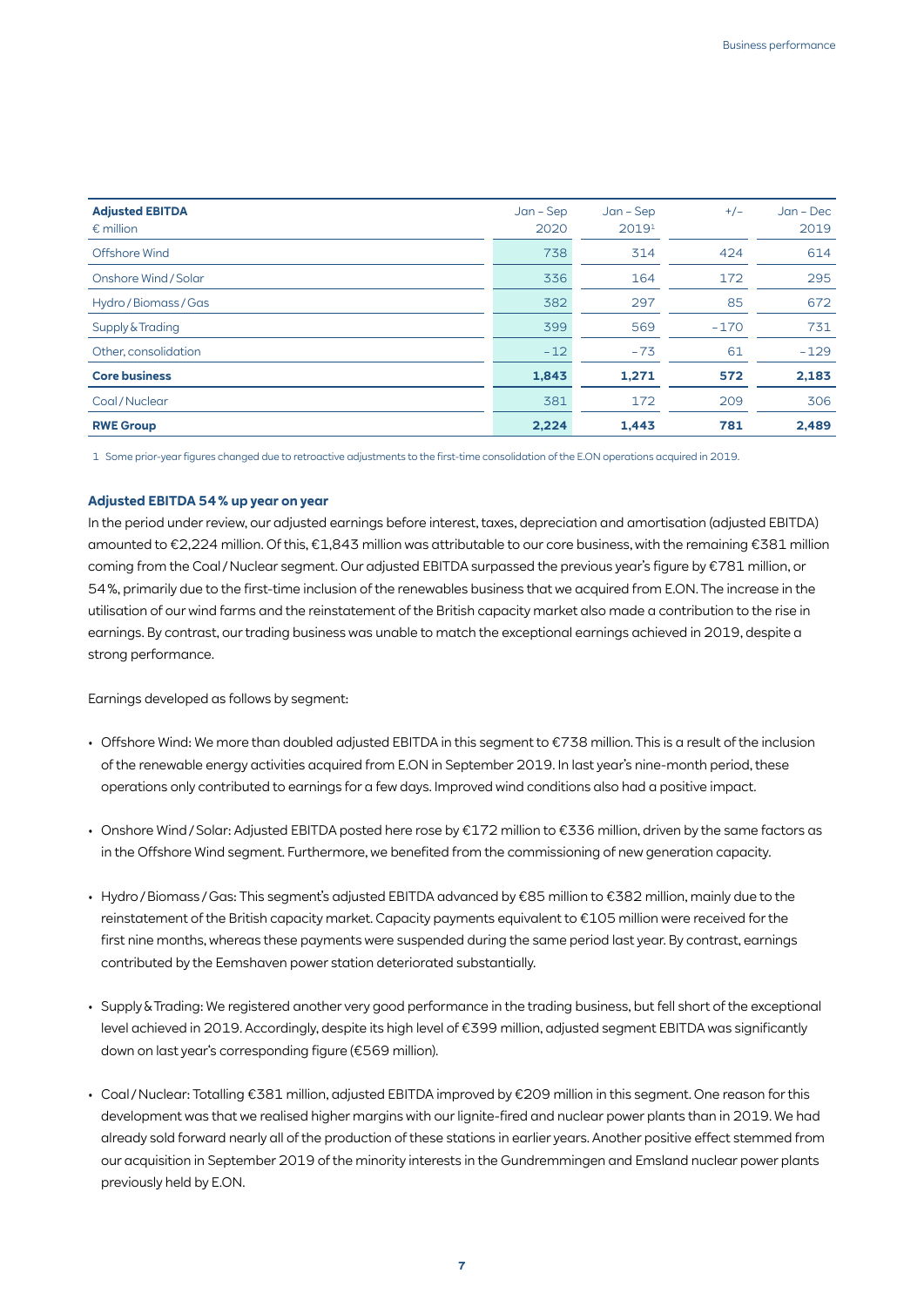| <b>Adjusted EBIT</b><br>$\epsilon$ million | $Jan - Sep$<br>2020 | $Jan - Sep$<br>2019 <sup>1</sup> | $+/-$  | $Jan - Dec$<br>2019 |
|--------------------------------------------|---------------------|----------------------------------|--------|---------------------|
| Offshore Wind                              | 461                 | 174                              | 287    | 377                 |
| Onshore Wind / Solar                       | 50                  | 25                               | 25     | 59                  |
| Hydro / Biomass / Gas                      | 134                 | 55                               | 79     | 342                 |
| Supply & Trading                           | 367                 | 539                              | $-172$ | 691                 |
| Other, consolidation                       | $-13$               | $-72$                            | 59     | $-128$              |
| <b>Core business</b>                       | 999                 | 721                              | 278    | 1,341               |
| Coal/Nuclear                               | 146                 | $-93$                            | 239    | $-74$               |
| <b>RWE Group</b>                           | 1,145               | 628                              | 517    | 1,267               |

1 Some prior-year figures changed due to retroactive adjustments to the first-time consolidation of the E.ON operations acquired in 2019.

Our adjusted EBIT totalled €1,145 million, surpassing last year's corresponding figure by €517 million, or 82 %. It differs from adjusted EBITDA by way of operating depreciation and amortisation, which amounted to €1,079 million in the period being reviewed (previous year: €815 million).

| <b>Non-operating result</b><br>$\epsilon$ million                   | Jan - Sep<br>2020 | $Jan - Sep$<br>2019 | $+/-$ | Jan – Dec<br>2019 |
|---------------------------------------------------------------------|-------------------|---------------------|-------|-------------------|
| Disposal result                                                     | 24                | 25                  | $-1$  | 48                |
| Effects on income from the valuation of derivatives and inventories | 1.271             | $-258$              | 1.529 | 81                |
| Other                                                               | $-134$            | $-348$              | 214   | $-1.210$          |
| <b>Non-operating result</b>                                         | 1,161             | $-581$              | 1.742 | $-1.081$          |

The non-operating result, in which we recognise certain factors which are not related to operations or the period being reviewed, improved by €1,742 million to €1,161 million. This significant growth is essentially attributable to the item 'effects on income from the valuation of derivatives and inventories'. Here, we report temporary gains or losses that arise from the fact that IFRS stipulates that financial instruments used to hedge price risks be recognised at fair value as of the cut-off date, whereas the hedged underlying transactions may only be recognised with an effect on earnings once they are realised. In the period under review, this resulted in a significantly positive contribution to earnings, as opposed to a negative contribution during the same timeframe last year. The significant improvement in the non-operating result is also due to a reduction in the curtailments under 'other'. In 2019, this item reflected an impairment of our German offshore wind farm Nordsee Ost. In the year underway, it includes one-off costs associated with the separation of the IT systems of RWE and innogy.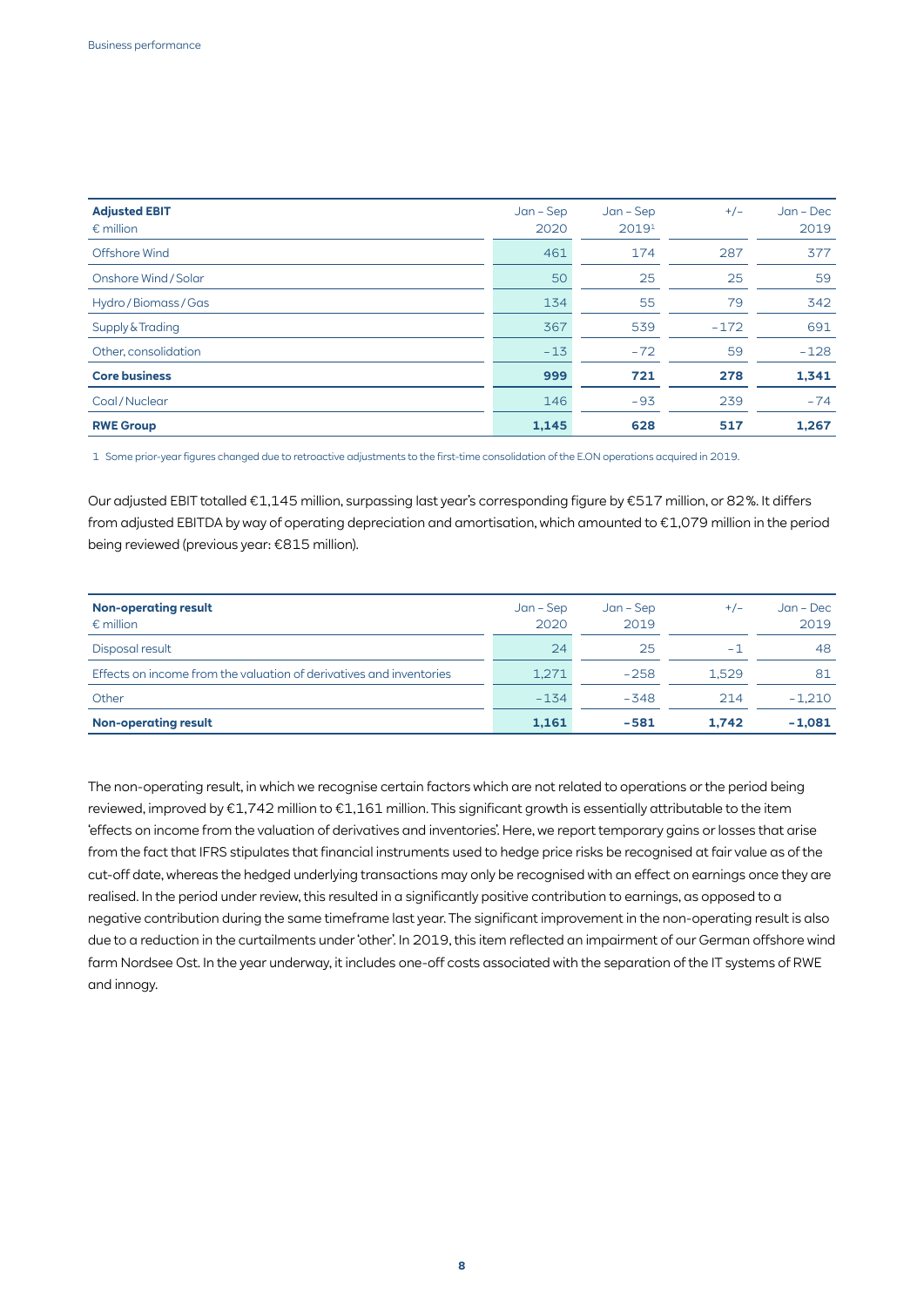| <b>Financial result</b><br>$\epsilon$ million     | $Jan - Sep$<br>2020 | $Jan - Sep$<br>2019 | $+/-$  | $Jan - Dec$<br>2019 |
|---------------------------------------------------|---------------------|---------------------|--------|---------------------|
| Interest income                                   | 266                 | 131                 | 135    | 185                 |
| Interest expenses                                 | $-231$              | $-181$              | $-50$  | $-258$              |
| <b>Net interest</b>                               | 35                  | $-50$               | 85     | $-73$               |
| Interest accretion to non-current provisions      | $-186$              | $-265$              | 79     | $-881$              |
| of which: interest accretion to mining provisions | $-143$              | $-80$               | $-63$  | $-581$              |
| Other financial result                            | $-244$              | 18                  | $-262$ | 16                  |
| <b>Financial result</b>                           | $-395$              | $-297$              | $-98$  | $-938$              |

Compared to 2019, our financial result deteriorated by €98 million to – €395 million. Its components changed as follows:

- Net interest improved by €85 million to €35 million. This was mainly because we received our first dividend for the stake we acquired in E.ON in 2019, which currently amounts to 15 %. A counteracting effect was felt from higher interest burdens caused in part by the acquisition of E.ON's renewable energy business, because we are stating interest expenses which were incurred to finance onshore wind farms in the USA for the first time. Furthermore, our currency hedging costs for business activities outside the Eurozone rose.
- The interest accretion to non-current provisions curtailed the result by €186 million (previous year: €265 million). In the period under review, we took a one-off charge due to a reduction of the discount rate we use to calculate our mining provisions. The rise in the present value of the obligations caused by the interest adjustment was partly considered as an expense in the interest accretion. A similar effect regarding our nuclear provisions curtailed earnings even more last year.
- The 'other financial result' deteriorated by €262 million to – €244 million. We suffered losses on our portfolio of securities due to the corona-induced turmoil on the capital markets, having achieved gains in 2019. In addition, unfavourable interest and exchange rate developments weighed on income from financial transactions.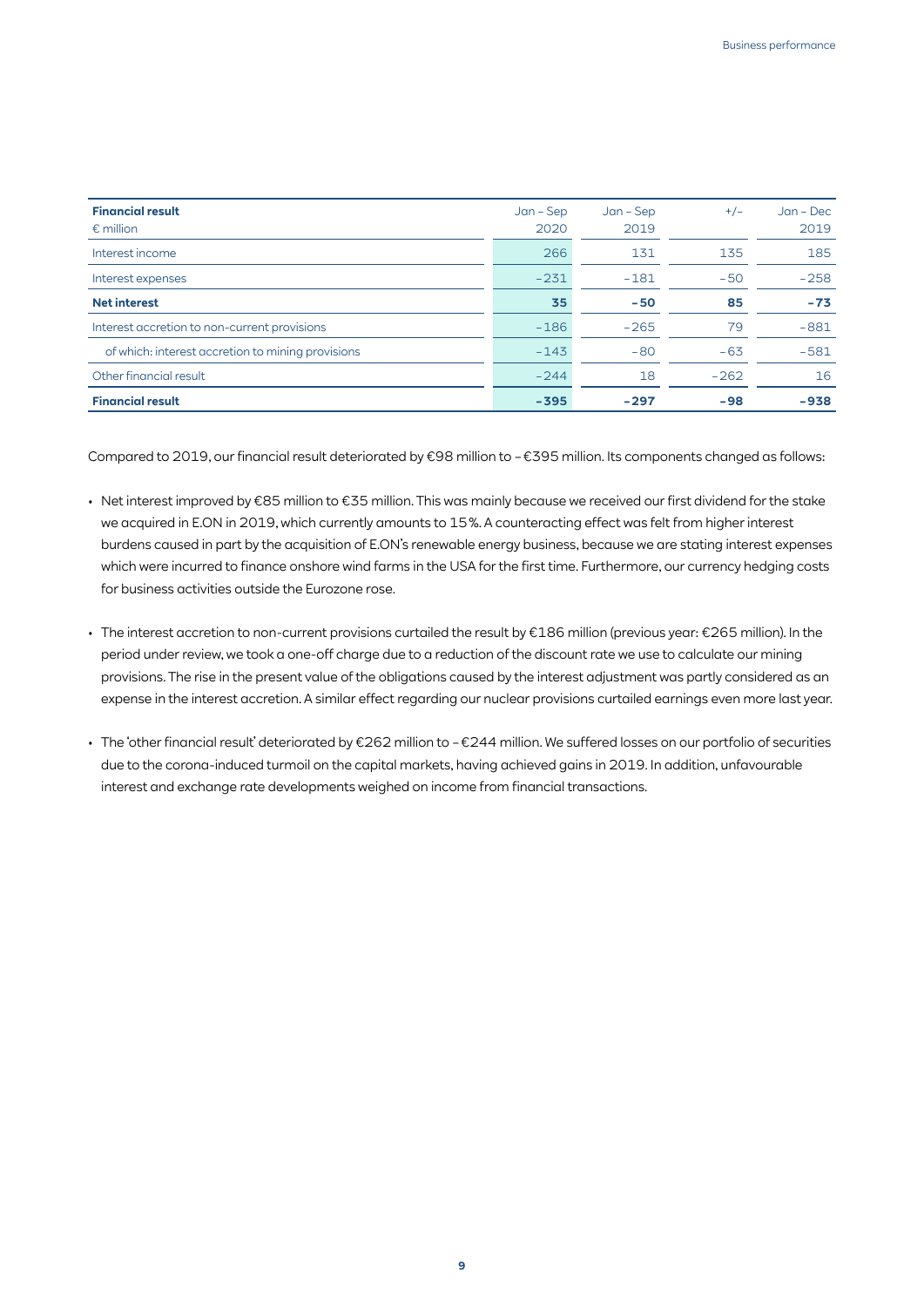| <b>Reconciliation to net income</b><br>$\epsilon$ million  | $Jan - Sep$<br>2020 | $Jan - Sep$<br>2019 <sup>1</sup> | $+/-$    | $Jan - Dec$<br>2019 |
|------------------------------------------------------------|---------------------|----------------------------------|----------|---------------------|
| <b>Adjusted EBITDA</b>                                     | 2,224               | 1,443                            | 781      | 2,489               |
| Operating depreciation, amortisation and impairment losses | $-1,079$            | $-815$                           | $-264$   | $-1,222$            |
| <b>Adjusted EBIT</b>                                       | 1,145               | 628                              | 517      | 1,267               |
| Non-operating result                                       | 1,161               | $-581$                           | 1,742    | $-1,081$            |
| <b>Financial result</b>                                    | $-395$              | $-297$                           | $-98$    | $-938$              |
| Income from continuing operations before taxes             | 1,911               | $-250$                           | 2,161    | $-752$              |
| Taxes on income                                            | $-500$              | 194                              | $-694$   | 92                  |
| <b>Income from continuing operations</b>                   | 1,411               | $-56$                            | 1.467    | $-660$              |
| Income from discontinued operations                        | 221                 | 9,791                            | $-9,570$ | 9,816               |
| <b>Income</b>                                              | 1,632               | 9,735                            | $-8,103$ | 9,156               |
| of which:                                                  |                     |                                  |          |                     |
| Non-controlling interests                                  | 49                  | 626                              | $-577$   | 643                 |
| RWE AG hybrid capital investors' interest                  |                     | 15                               | $-15$    | 15                  |
| Net income/income attributable to RWE AG shareholders      | 1,583               | 9,094                            | $-7,511$ | 8,498               |
| <b>Adjusted net income</b>                                 | 762                 |                                  |          |                     |

1 Some prior-year figures changed due to retroactive adjustments to the first-time consolidation of the E.ON operations acquired in 2019.

Income before taxes from our continuing operations totalled €1,911 million (previous year: – €250 million). Taxes on income amounted to – €500 million, which corresponds to an effective tax rate of 26 %. This relatively high figure is due to the fact that we cannot currently capitalise any deferred taxes in the RWE AG tax group unless they are offset by deferred tax liabilities. Deferred tax assets are entitlements to future tax reductions resulting from differences in the recognition and/or measurement of assets and liabilities between the tax and IFRS balance sheets. The capitalisation of deferred taxes is subject to the prerequisite that taxable profits arise in future fiscal periods which allow the tax reduction to be used. This is currently not foreseeable for RWE AG's tax group.

After taxes, income achieved by our continuing operations totalled €1,411 million (previous year: – €56 million).

Income from discontinued operations amounted to €221 million. It is attributable to our stake in Slovak energy provider VSE, which we acquired from innogy in 2019 and sold to E.ON in August 2020 (see page 1). In addition to income from VSE's operating activities, the figure also includes the deconsolidation gain of €154 million. Last year's financial statements still contained the €9,791 million in income of all the discontinued innogy operations which, with the exception of VSE, were sold in September 2019. The sale led to a substantial deconsolidation gain (€8,258 million).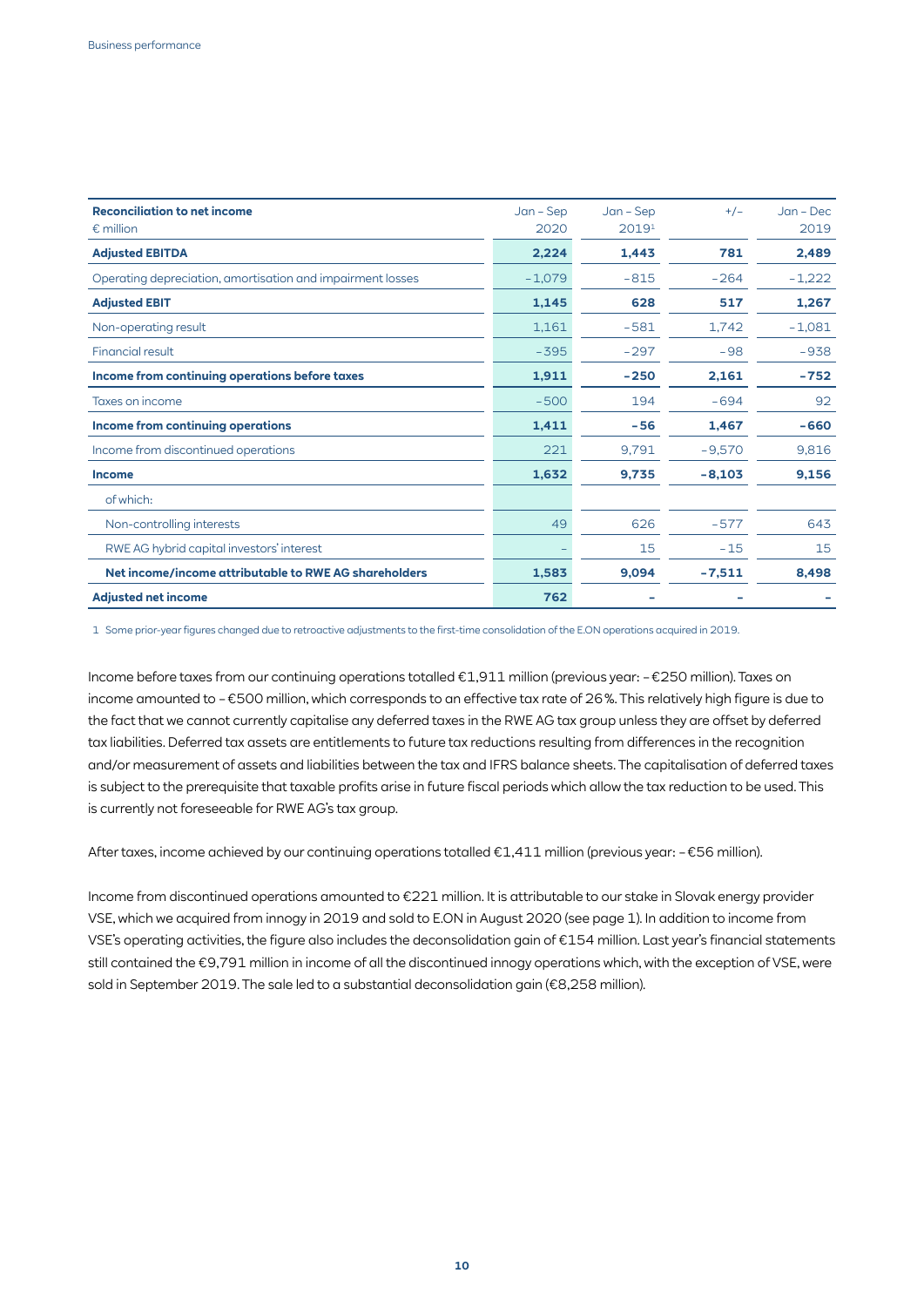Non-controlling interests in income decreased by €577 million to €49 million because we divested our 76.8 % stake in innogy last year. Therefore, there was no more income attributable to non-controlling interests in the innogy Group.

The portion of earnings attributable to hybrid capital investors was zero (previous year: €15 million). Our only hybrid bond classified as equity pursuant to IFRS was redeemed in March 2019. RWE's remaining hybrid capital is categorised as debt. We record the interest on it in the financial result.

The RWE Group's net income amounted to €1,583 million (previous year: €9,094 million). This corresponds to earnings per share of €2.54 (previous year: €14.79). An average of 624.3 million shares were outstanding during the reporting period. This figure exceeded the one posted for 2019 (614.7 million) owing to the capital increase conducted in August 2020.

| <b>Reconciliation to adjusted net income</b><br><b>January - September 2020</b><br>$\epsilon$ million | Original figures | Adjustment | Adjusted figures |
|-------------------------------------------------------------------------------------------------------|------------------|------------|------------------|
| <b>Adjusted EBIT</b>                                                                                  | 1,145            |            | 1,145            |
| Non-operating result                                                                                  | 1,161            | $-1,161$   |                  |
| <b>Financial result</b>                                                                               | $-395$           | 164        | $-231$           |
| Income from continuing operations before taxes                                                        | 1,911            | $-997$     | 914              |
| Taxes on income                                                                                       | $-500$           | 363        | $-137$           |
| Income from continuing operations                                                                     | 1,411            | $-634$     | 777              |
| Income from discontinued operations                                                                   | 221              | $-221$     |                  |
| <b>Income</b>                                                                                         | 1,632            | $-855$     | 777              |
| of which:                                                                                             |                  |            |                  |
| Non-controlling interests                                                                             | 49               | $-34$      | 15               |
| Net income/income attributable to RWE AG shareholders                                                 | 1,583            | $-821$     | 762              |

Adjusted net income totalled €762 million. This figure differs from net income according to IFRS in that the non-operating result, which reflects exceptional items, and other major non-recurrent effects are deducted from it. We did not calculate adjusted net income for 2019 because this figure would have been of limited informational value due to the significant one-off effects of the asset swap with E.ON.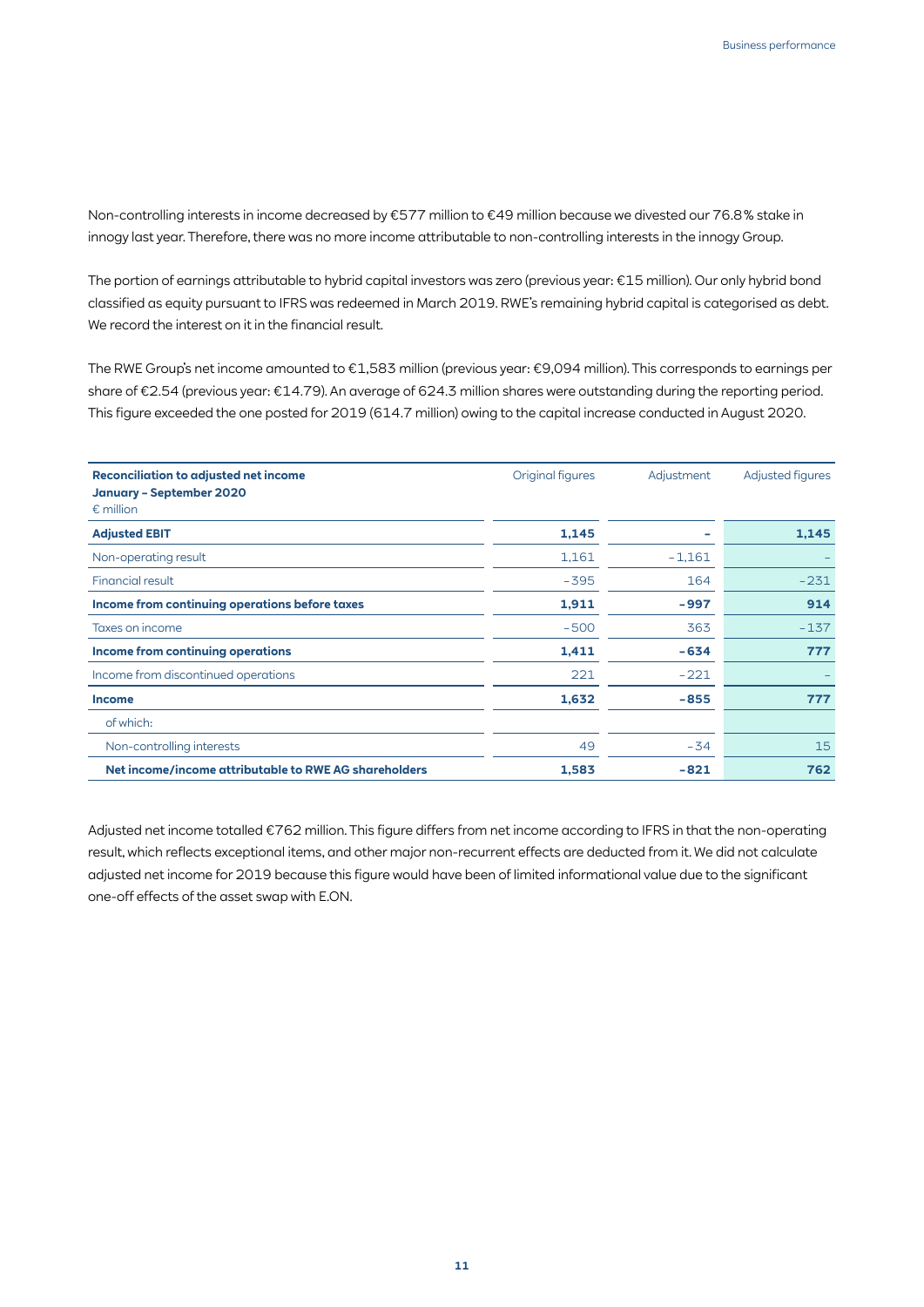| Capital expenditure on property, plant and equipment<br>and on intangible assets <sup>1</sup><br>$\epsilon$ million | $Jan - Sep$<br>2020 | Jan - Sep<br>2019 | $+/-$ | $Jan - Dec$<br>2019 |
|---------------------------------------------------------------------------------------------------------------------|---------------------|-------------------|-------|---------------------|
| Offshore Wind                                                                                                       | 473                 | 327               | 146   | 492                 |
| Onshore Wind / Solar                                                                                                | 845                 | 358               | 487   | 752                 |
| Hydro / Biomass / Gas                                                                                               | 95                  | 137               | $-42$ | 212                 |
| Supply & Trading                                                                                                    | 32                  | 12                | 20    | 29                  |
| Other, consolidation                                                                                                | $-1$                | $-2$              |       | $-3$                |
| <b>Core business</b>                                                                                                | 1,444               | 832               | 612   | 1,482               |
| Coal/Nuclear                                                                                                        | 118                 | 206               | $-88$ | 281                 |
| <b>RWE Group</b>                                                                                                    | 1,562               | 1,038             | 524   | 1,767 <sup>2</sup>  |

1 Table only shows cash investments; prior-year figures restated accordingly.

2 Including a €4 million consolidation effect between the core business and the Coal / Nuclear segment.

| Capital expenditure on financial assets <sup>1</sup><br>$\epsilon$ million | $Jan - Sep$<br>2020 | Jan - Sep<br>2019        | $+/-$ | $Jan - Dec$<br>2019 |
|----------------------------------------------------------------------------|---------------------|--------------------------|-------|---------------------|
| Offshore Wind                                                              | 34                  | $\overline{\phantom{0}}$ | 34    |                     |
| Onshore Wind / Solar                                                       | 24                  | 12                       | 12    | 46                  |
| Hydro / Biomass / Gas                                                      | 115                 | $\overline{2}$           | 113   | 2                   |
| Supply & Trading                                                           | 15                  | 66                       | $-51$ | 68                  |
| Other, consolidation                                                       | $-90$               | $-113$                   | 23    | $-112$              |
| <b>Core business</b>                                                       | 98                  | $-33$                    | 131   | $\overline{4}$      |
| Coal/Nuclear                                                               | っ                   |                          | 2     |                     |
| <b>RWE Group</b>                                                           | 100                 | $-33$                    | 133   | $\overline{4}$      |

1 Table only shows cash investments; prior-year figures restated accordingly.

#### **Capital expenditure up 65 % on 2019**

In the first three quarters of 2020, capital expenditure amounted to €1,662 million (previous year: €1,005 million). Unlike in the past, we now only focus on capital expenditure with an effect on cash in our financial reporting. We spent €1,562 million on property, plant and equipment and intangible assets – much more than in 2019 (€1,038 million). The first-time inclusion of capital expenditure in the renewable energy business received from E.ON came to bear here. In the period under review, a substantial portion of the funds was used to build the Triton Knoll (857 MW) and Kaskasi (342 MW) North Sea wind farms as well as several large-scale onshore wind farms in the USA, e. g. Raymond East/West (440 MW), Scioto Ridge (250 MW) and Cassadaga (126 MW). Our capital spending on financial assets amounted to €100 million (previous year: – €33 million). The most important transaction was the acquisition of the 382 MW King's Lynn gas-fired power plant in east England, which we acquired from UK energy utility Centrica in February.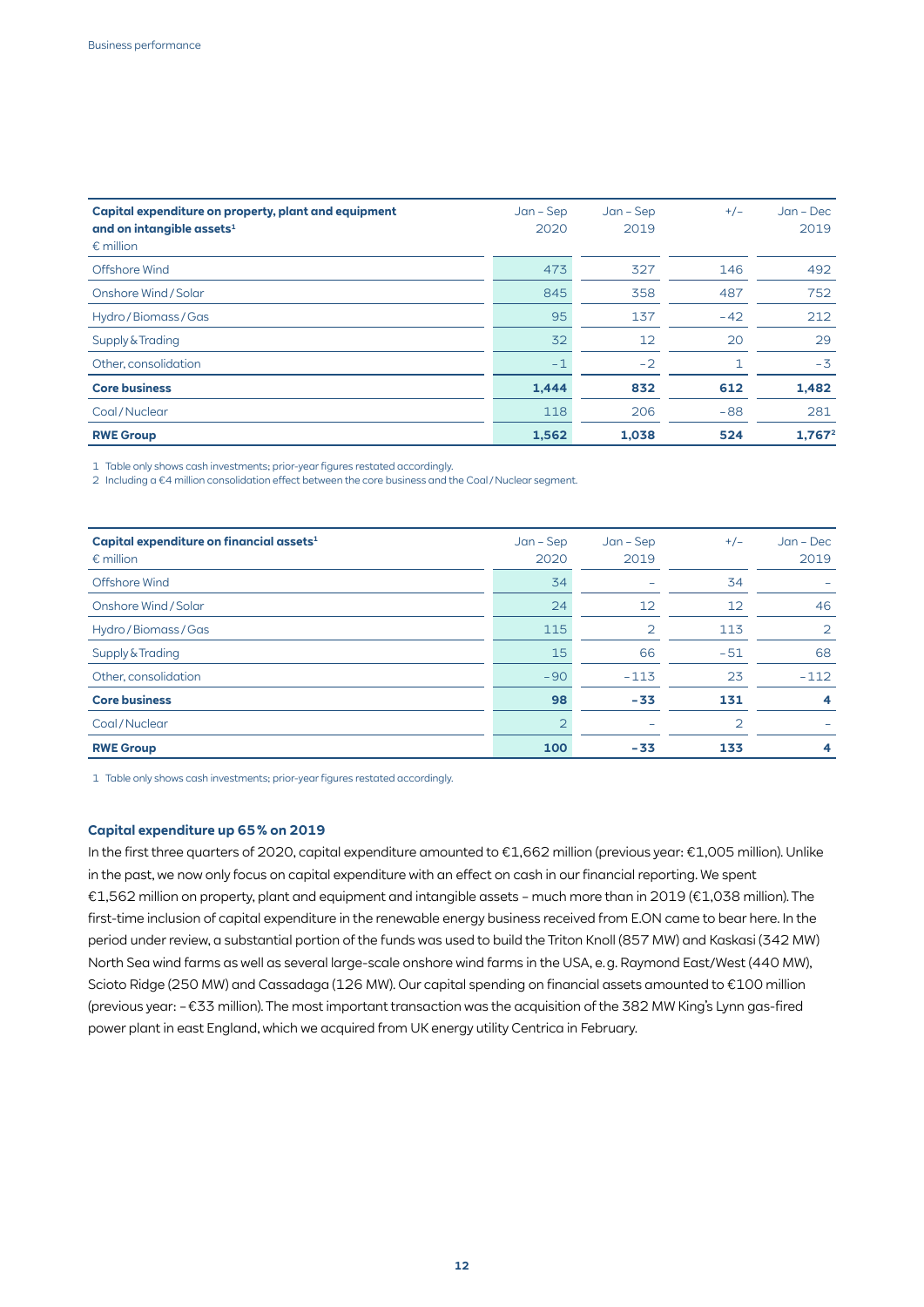| Cash flow statement <sup>1</sup>                              | $Jan - Sep$ | $Jan - Sep$      | $+/-$    | $Jan - Dec$ |
|---------------------------------------------------------------|-------------|------------------|----------|-------------|
| $\epsilon$ million                                            | 2020        | 2019             |          | 2019        |
| Funds from operations                                         | 1,813       | 669              | 1.144    | 1,809       |
| Change in working capital                                     | $-45$       | $-2,121$         | 2,076    | $-2,786$    |
| Cash flows from operating activities of continuing operations | 1,768       | $-1,452$         | 3,220    | $-977$      |
| Cash flows from investing activities of continuing operations | $-1,962$    | 1,692            | $-3,654$ | 474         |
| Cash flows from financing activities of continuing operations | 1,119       | 1,767            | $-648$   | 189         |
| Effects of changes in foreign exchange rates and other        |             |                  |          |             |
| changes in value on cash and cash equivalents                 | $-23$       | 11               | $-34$    | 13          |
| Total net changes in cash and cash equivalents                | 902         | 2,018            | $-1,116$ | $-301$      |
|                                                               |             |                  |          |             |
| Cash flows from operating activities of continuing operations | 1,768       | $-1,452$         | 3,220    | $-977$      |
| Minus capital expenditure                                     | $-1,662$    | $-1,005^2$       | $-657$   | $-1.771$    |
| Plus proceeds from divestitures/asset disposals               | 321         | 481 <sup>2</sup> | $-160$   | 695         |
| <b>Free cash flow</b>                                         | 427         | $-1,976$         | 2,403    | $-2,053$    |

1 All items solely relate to continuing operations.

2 Figures changed retrospectively due to retroactive adjustments to the first-time consolidation of the E.ON operations acquired in 2019.

#### **Operating cash flow improves significantly to €1.8 billion**

Our continuing operations generated cash flows from operating activities of €1,768 million (previous year: – €1,452 million). The substantial improvement over 2019 is due in part to the positive development of the operating result. Effects reflecting the change in working capital had a substantial impact. For example, cash outflows from commodity forwards in the period being reviewed were much lower than a year before.

Investing activities of continuing operations led to a cash outflow of €1,962 million. This was predominantly due to capital expenditure on property, plant and equipment and financial assets, with proceeds from the sale of securities having a counteracting effect. The latter were much higher in the first nine months of 2019 and the main reason why there was a net cash inflow from investing activities of €1,692 million.

Financing activities of continuing operations led to cash inflows of €1,119 million (previous year: €1,767 million). The capital increase implemented in August, which produced proceeds of €1,990 million, was the key factor. In addition, debt issuances exceeded redemptions, resulting in a net cash inflow of €133 million. This was contrasted by dividend payments to minority and RWE shareholders of €25 million and €492 million, respectively.

On balance, the aforementioned cash flows from operating, investing and financing activities increased our cash and cash equivalents by €902 million.

Free cash flow reflected the significant rise in operating cash flows. At €427 million, it was clearly up on last year's corresponding negative figure (– €1,976 million).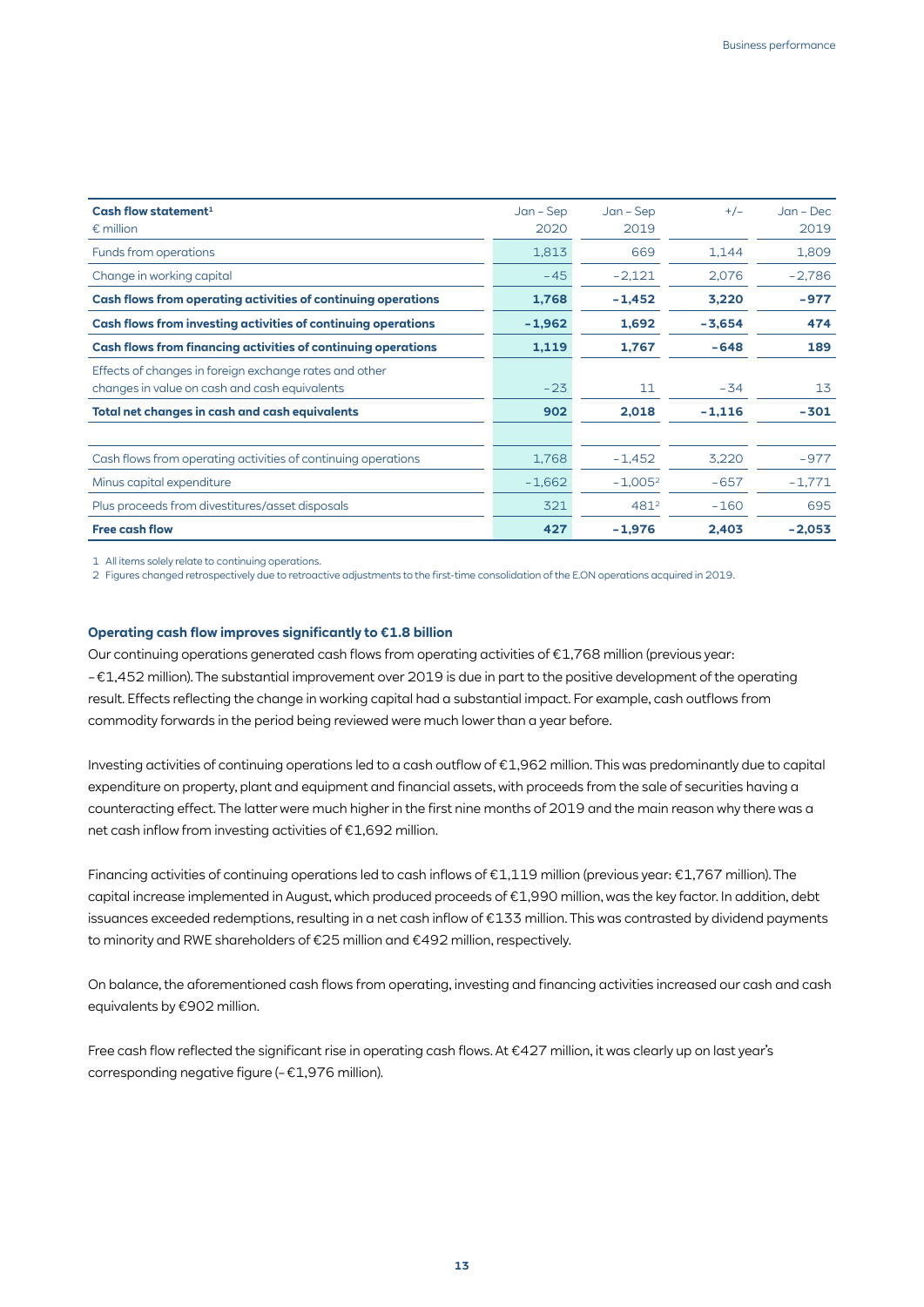| Net debt <sup>1</sup>                                         | 30 Sep 2020 | 31 Dec 2019 | $+/-$    |
|---------------------------------------------------------------|-------------|-------------|----------|
| $\epsilon$ million                                            |             |             |          |
| Cash and cash equivalents                                     | 4,095       | 3,192       | 903      |
| Marketable securities                                         | 3,932       | 3,523       | 409      |
| Other financial assets                                        | 2,024       | 2,383       | $-359$   |
| <b>Financial assets</b>                                       | 10,051      | 9,098       | 953      |
| Bonds, other notes payable, bank debt, commercial paper       | 2,359       | 2,466       | $-107$   |
| Hedging of bond currency risk                                 | 18          | 7           | 11       |
| Other financial liabilities                                   | 2,759       | 3,147       | $-388$   |
| <b>Financial liabilities</b>                                  | 5,136       | 5,620       | $-484$   |
| Minus 50% of the hybrid capital recognised as debt            | $-558$      | $-562$      | 4        |
| Net financial assets (including correction of hybrid capital) | 5,473       | 4,040       | 1,433    |
| Provisions for pensions and similar obligations               | 3,931       | 3,446       | 485      |
| Surplus of plan assets over benefit obligations               | $-220$      | $-153$      | $-67$    |
| Provisions for nuclear waste management                       | 6,539       | 6.723       | $-184$   |
| Provisions for dismantling wind farms                         | 1,134       | 951         | 183      |
| <b>Net debt of continuing operations</b>                      | 5,911       | 6.927       | $-1.016$ |
| Net debt of discontinued operations                           |             | 232         | $-232$   |
| Net debt                                                      | 5,911       | 7,159       | $-1,248$ |

1 New definition of net debt: see commentary in the text. In addition, prior-year figures restated due to retroactive adjustments to the initial consolidation of the renewable energy business acquired from E.ON in 2019.

#### **Net debt drops to €5.9 billion**

As of 30 September 2020, our net debt amounted to €5,911 million. It was fully attributable to our continuing operations, as we sold the shareholding in VSE stated as a discontinued operation in August 2020 (see page 1). We have redefined net debt in our financial reporting on the current fiscal year. It no longer contains our mining provisions, which essentially cover our obligations to recultivate opencast mining areas. The assets we use to cover these provisions are also disregarded, e. g. our €2.6 billion claim against the state for damages from the lignite phaseout. We restated the prior-year figures accordingly. Our net debt declined by €1,248 million compared to 31 December 2019. This was predominantly due to the capital increase in August, the positive free cash flow, and the deconsolidation of VSE's net debt. Profit distributions had a counteracting effect. Moreover, provisions for pensions increased. This was caused by a market-induced reduction in the discount rates we apply when determining the net present value of the obligations.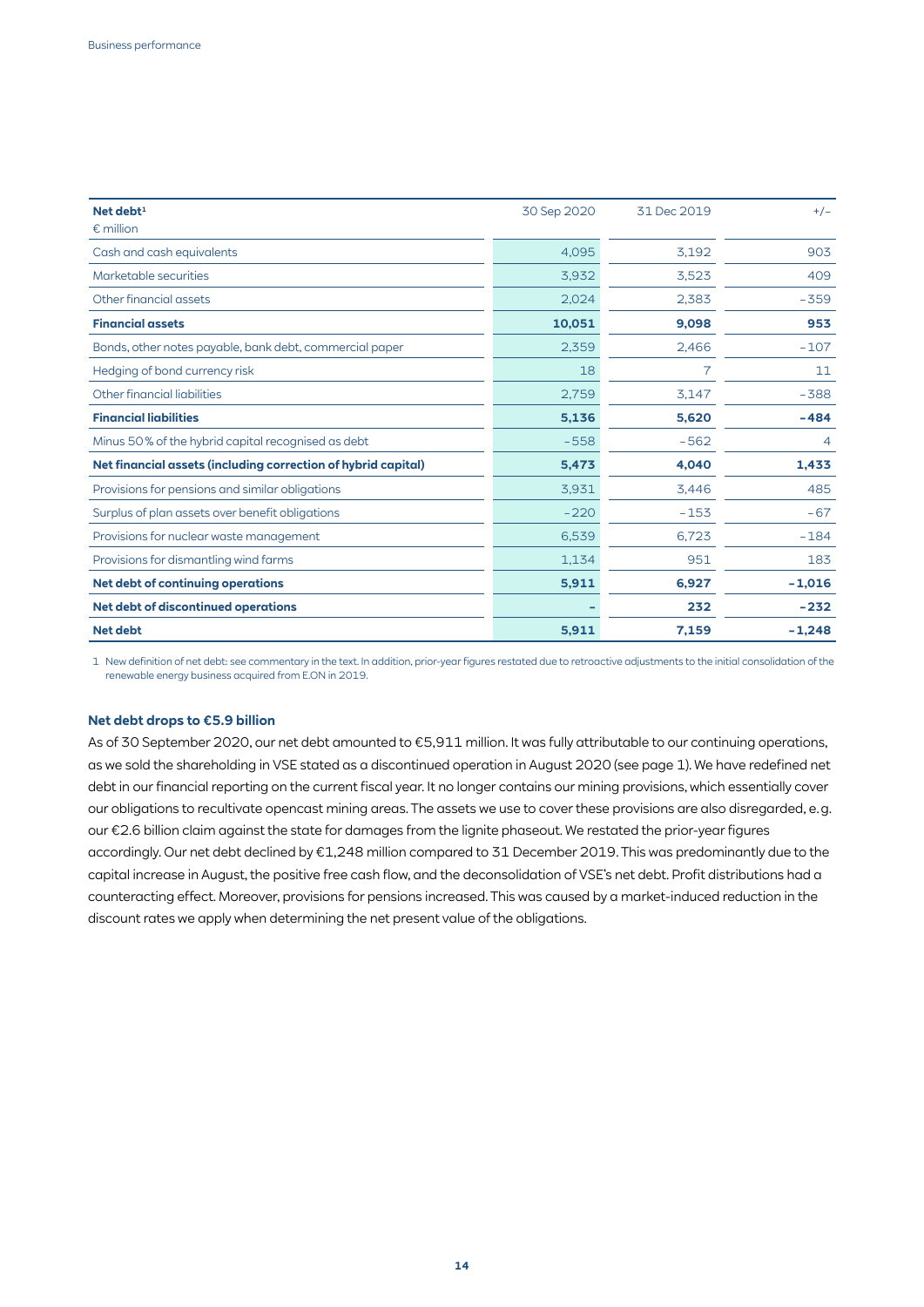## Outlook for 2020

#### **IMF anticipates 4 % decline in global economic output**

In view of the corona crisis, leading economic research institutes expect world economic output in the current year to be lower than in 2019. The International Monetary Fund (IMF) predicts a drop of 4 %. IMF economists anticipate German gross domestic product declining by 6 %. Their prognoses for our core markets, i. e. the Netherlands (– 5 %) and the USA (– 4 %), are slightly more favourable, whereas their forecast for the United Kingdom (– 10 %) is much worse.

#### **Power consumption much lower than in 2019**

Tracking the drop in economic output, demand for electricity will also lag far behind the 2019 level. Based on electricity consumption to date and the economic forecast by the IMF, we currently expect declines of between 3 % and 7 % for the aforementioned RWE core markets. The dampening effect of the corona crisis on demand for energy put wholesale electricity prices under considerable pressure in the first quarter of 2020. However, prices have recovered somewhat since then. It is very difficult to forecast how they will develop.

#### **Operating result only slightly affected by corona crisis due to early forward sales**

The development outlined above will only have a limited influence on our current earnings, as we sold forward nearly all of this year's electricity production at firm conditions before 2020. Corona-induced delays in commissioning new US onshore wind farms are causing income from these assets to be slightly below plan this year. This is compounded by the aforementioned losses in our securities portfolio, which are also due to the corona crisis and are curtailing the financial result.

| <b>Forecast</b><br>$\epsilon$ million | 2019 actual | Outlook for 2020 |
|---------------------------------------|-------------|------------------|
| <b>Adjusted EBITDA</b>                | 2,489       | $2,700 - 3,000$  |
| of which:                             |             |                  |
| Core business                         | 2,183       | $2,150 - 2,450$  |
| of which:                             |             |                  |
| Offshore Wind                         | 614         | $900 - 1,100$    |
| Onshore Wind / Solar                  | 295         | $500 - 600$      |
| Hydro / Biomass / Gas                 | 672         | $550 - 650$      |
| Supply & Trading                      | 731         | $150 - 350$      |
| Coal/Nuclear                          | 306         | $500 - 600$      |
| <b>Adjusted EBIT</b>                  | 1,267       | $1,200 - 1,500$  |
| Adjusted net income                   |             | $850 - 1,150$    |

#### **RWE confirms earnings forecast for 2020**

The earnings forecast we published on pages 94 et seq. of our 2019 Annual Report in March remains in effect. We continue to anticipate adjusted EBITDA of €2,700 million to €3,000 million (thereof core business: €2,150 million to €2,450 million) and adjusted EBIT of €1,200 million to €1,500 million. In view of the strong trading performance during the first nine months, these key figures will probably end the year at the upper end of these ranges.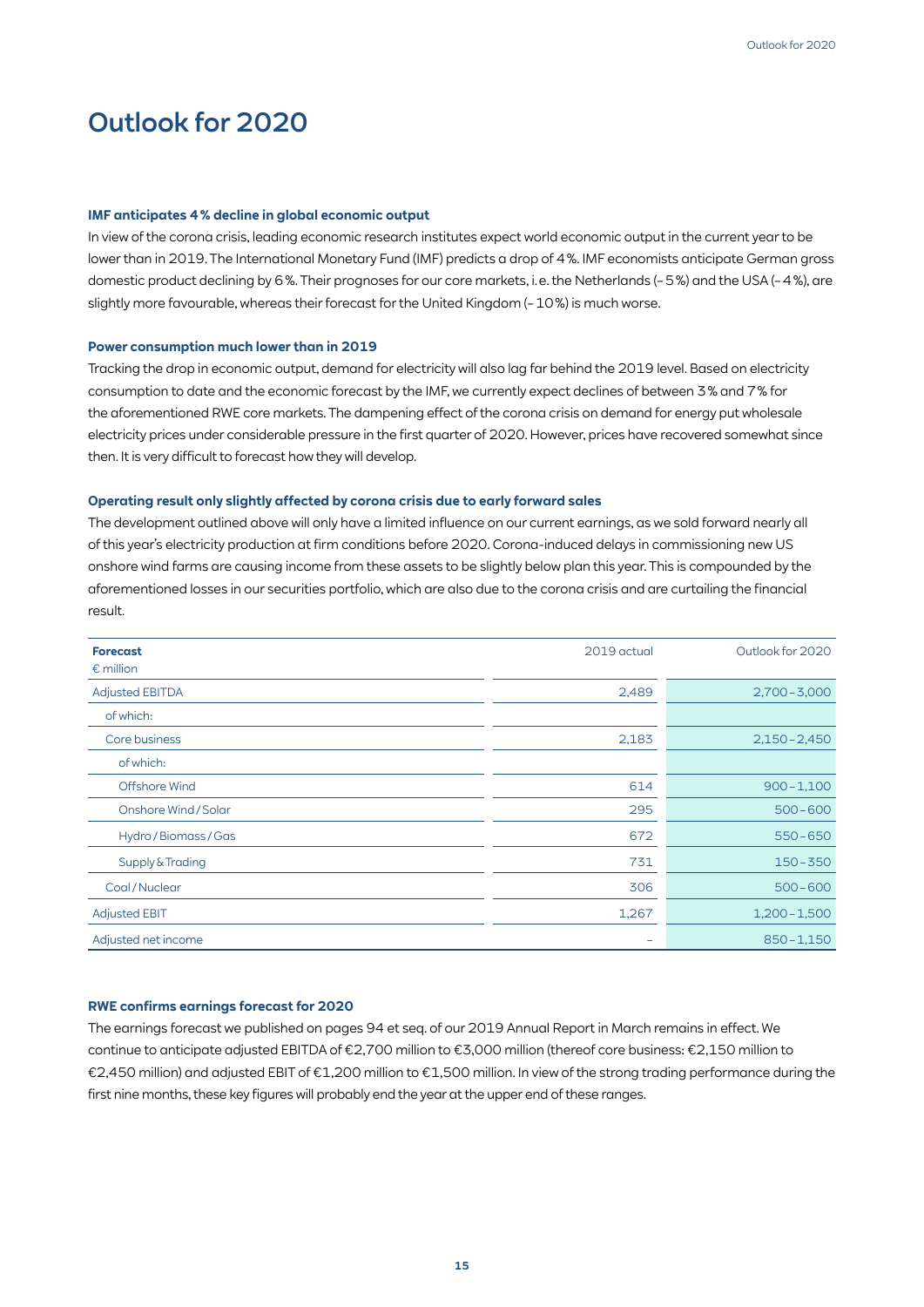The outlook for adjusted EBITDA of our core business is as follows:

- Offshore Wind: In light of the favourable wind conditions at our offshore locations to date, we are confident of being able to close the year in the top half of the guided range (€900 million to €1,100 million). This assumes normal weather conditions during the remainder of the year.
- Onshore Wind / Solar: Adjusted EBITDA in this segment will probably be at the bottom of the guided range (€500 million to €600 million). As set out earlier, we are experiencing corona-induced delays in commissioning new wind farms. As a result, the earnings contributed by the affected projects this year will not be as strong as planned. The negative impact of the corona crisis on electricity market prices will also have an earnings-reducing effect. This applies to wind farms, the generation of which we cannot or can only partially sell at fixed conditions, and that are therefore exposed to a market risk.
- Hydro / Biomass / Gas: Here, adjusted EBITDA is also expected to be at the bottom of the guided range (€550 million to €650 million). A main reason for this is the aforementioned fire damage at the Eemshaven power station and the resulting interruption of biomass co-firing.
- Supply & Trading: We anticipate that this segment will close the year at the upper end of the guided range (€150 million to €350 million). Our very good trading performance in the first nine months will come to bear here. However, it is becoming apparent that the business trend for the fourth quarter will be disappointing.

The Coal / Nuclear segment, which is not part of our core business, is still expected to record adjusted EBITDA of between €500 million and €600 million.

Our outlook for adjusted net income also remains unchanged. We continue to expect a figure in the middle of the guided range of €850 million to €1,150 million. In addition to the positive operating development, the corona-induced decline in the financial result will come to bear here.

#### **Capital expenditure on property, plant and equipment markedly up**

We also confirm our outlook in respect of capital spending. Capital expenditure on property, plant and equipment and intangible assets will be much higher than in 2019 (€1,767 million). The first full-year inclusion of the renewable energy business received from E.ON in our consolidated figures will come to bear here. Our most important construction projects in the current year are the Triton Knoll and Kaskasi North Sea wind farms as well as several large-scale onshore wind farms in the USA. We plan to spend €200 million to €300 million in the Coal / Nuclear segment. These funds are primarily being used to maintain our power plants and opencast mines.

#### **Leverage factor well below 3.0 due to capital increase**

One of our main management parameters is the ratio of net debt to adjusted EBITDA of the core business, also referred to as the leverage factor. We calculate this key performance indicator based on a new definition of net debt, which has been provided on page 14. We set the long-term upper limit for the leverage factor at 3.0. Due to the capital increase in August, we expect to be clearly below this cap at the end of the current fiscal year.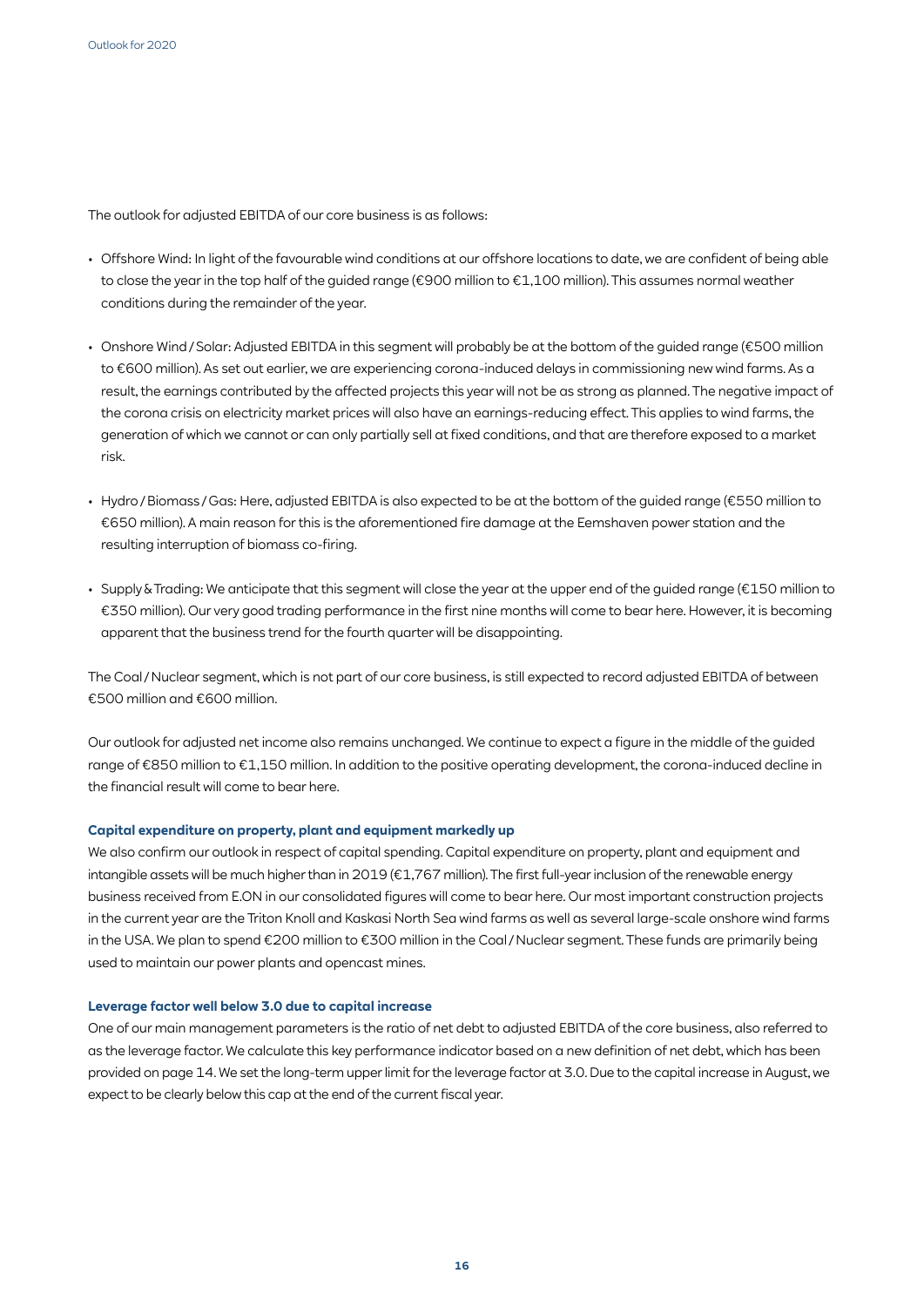# Interim consolidated financial statements (condensed)

### Income statement

|                                                                 | $Jul - Sep$ | $Jul - Sep$ | Jan - Sep | $Jan - Sep$ |
|-----------------------------------------------------------------|-------------|-------------|-----------|-------------|
| $\epsilon$ million                                              | 2020        | 20191       | 2020      | 20191       |
| Revenue (including natural gas tax/electricity tax)             | 2,963       | 2,655       | 9,542     | 9,171       |
| Natural gas tax/electricity tax                                 | $-46$       | $-36$       | $-150$    | $-111$      |
| Revenue <sup>2</sup>                                            | 2,917       | 2,619       | 9,392     | 9,060       |
| Cost of materials                                               | $-1,615$    | $-1,729$    | $-5,262$  | $-6,894$    |
| Staff costs                                                     | $-517$      | $-492$      | $-1,647$  | $-1,532$    |
| Depreciation, amortisation and impairment losses                | $-387$      | $-574$      | $-1,122$  | $-1,087$    |
| Other operating result                                          | 81          | $-31$       | 679       | 244         |
| Income from investments accounted for using the equity method   | 74          | 74          | 252       | 239         |
| Other income from investments                                   | 3           | 15          | 14        | 17          |
| <b>Financial income</b>                                         | 622         | 98          | 1,584     | 503         |
| Finance costs                                                   | $-713$      | $-163$      | $-1,979$  | $-800$      |
| Income from continuing operations before tax                    | 465         | $-183$      | 1,911     | $-250$      |
| Taxes on income                                                 | $-51$       | 43          | $-500$    | 194         |
| <b>Income from continuing operations</b>                        | 414         | $-140$      | 1,411     | $-56$       |
| Income from discontinued operations                             | 171         | 8,480       | 221       | 9,791       |
| Income                                                          | 585         | 8.340       | 1,632     | 9.735       |
| of which: non-controlling interests                             | 12          | 76          | 49        | 626         |
| of which: RWE AG hybrid capital investors' interest             |             |             |           | 15          |
| of which: net income/income attributable to RWE AG shareholders | 573         | 8,264       | 1,583     | 9,094       |
| Basic and diluted earnings per share in $\mathbf{\epsilon}^3$   | 0.90        | 13.44       | 2.54      | 14.79       |
| of which: from continuing operations in $\epsilon^3$            | 0.64        | $-0.17$     | 2.24      | $-0.14$     |
| of which: from discontinued operations in $\epsilon^3$          | 0.26        | 13.61       | 0.30      | 14.93       |

1 Prior-year figures restated: in the first three quarters of 2019, the implementation of the failed own use IFRS IC agenda decision drove down revenue and the cost of materials by €47 million and €173 million respectively. This did not impact on earnings, as the other operating result decreased by €126 million in light of this; see page 116 of the 2019 annual report for background information. Furthermore, some prior-year figures were restated due to a retroactive change in the first-time consolidation of the acquired E.ON activities; see page 35 of the interim report for the first half of 2020.

2 A presentation of revenue by segment can be found on page 6 of the interim statement.

3 The average number of shares outstanding was higher than in 2019 due to the capital increase conducted in August 2020; see pages 1 and 11 of the interim statement for related commentary.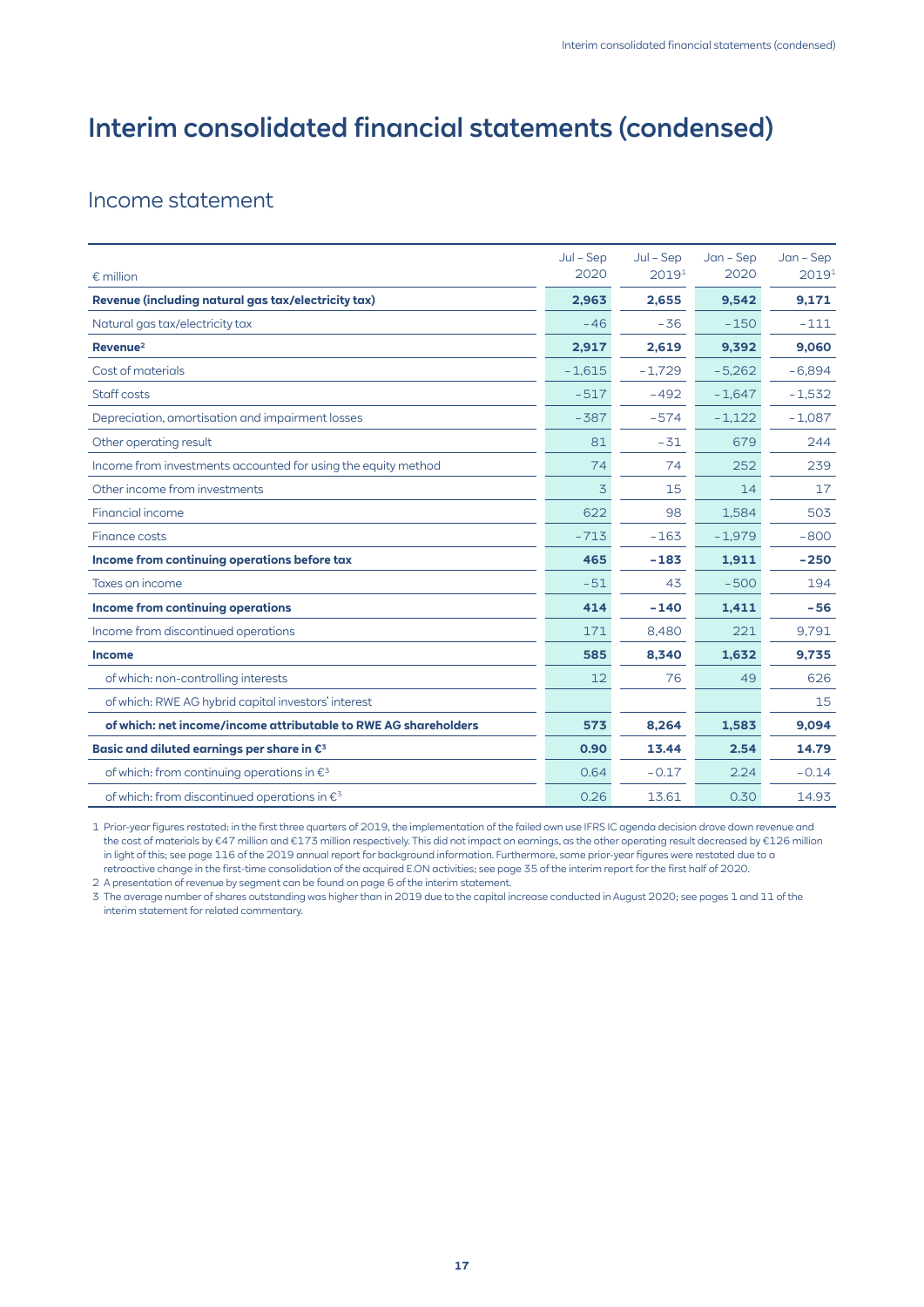## Statement of comprehensive income

| Amounts after tax                                                                      | $Jul - Sep$ | $Jul - Sep$ | $Jan - Sep$    | $Jan - Sep$ |
|----------------------------------------------------------------------------------------|-------------|-------------|----------------|-------------|
| $\epsilon$ million                                                                     | 2020        | 20191       | 2020           | 20191       |
| Income                                                                                 | 585         | 8,340       | 1,632          | 9,735       |
| Actuarial gains and losses of defined benefit pension plans and similar<br>obligations | $-479$      | $-368$      | $-376$         | $-974$      |
| Income and expenses of investments accounted for using the equity method<br>(pro rata) | $-1$        | 146         | $-27$          | 145         |
| Fair valuation of equity instruments                                                   | $-91$       | $-82$       | 21             | 23          |
| Income and expenses recognised in equity, not to be reclassified through               |             |             |                |             |
| profit or loss                                                                         | $-571$      | $-304$      | $-382$         | $-806$      |
| Currency translation adjustment                                                        | 69          | 737         | $-453$         | 779         |
| Fair valuation of debt instruments                                                     | 10          | $-28$       | $\overline{7}$ | 36          |
| Fair valuation of financial instruments used for hedging purposes                      | $-424$      | 33          | $-146$         | $-363$      |
| Income and expenses of investments accounted for using the equity method<br>(pro rata) |             | $-4$        | $-2$           | $-4$        |
| Income and expenses recognised in equity, to be reclassified through                   |             |             |                |             |
| profit or loss in the future                                                           | $-345$      | 738         | $-594$         | 448         |
| Other comprehensive income                                                             | $-916$      | 434         | $-976$         | $-358$      |
| <b>Total comprehensive income</b>                                                      | $-331$      | 8.774       | 656            | 9,377       |
| of which: attributable to RWE AG shareholders                                          | $-342$      | 8,416       | 644            | 8,622       |
| of which: attributable to RWE AG hybrid capital investors                              |             |             |                | 15          |
| of which: attributable to non-controlling interests                                    | 11          | 358         | 12             | 740         |

1 Some prior-year figures restated due to a retroactive change in the first-time consolidation of the acquired E.ON activities; see page 35 of the interim report on the first half of 2020.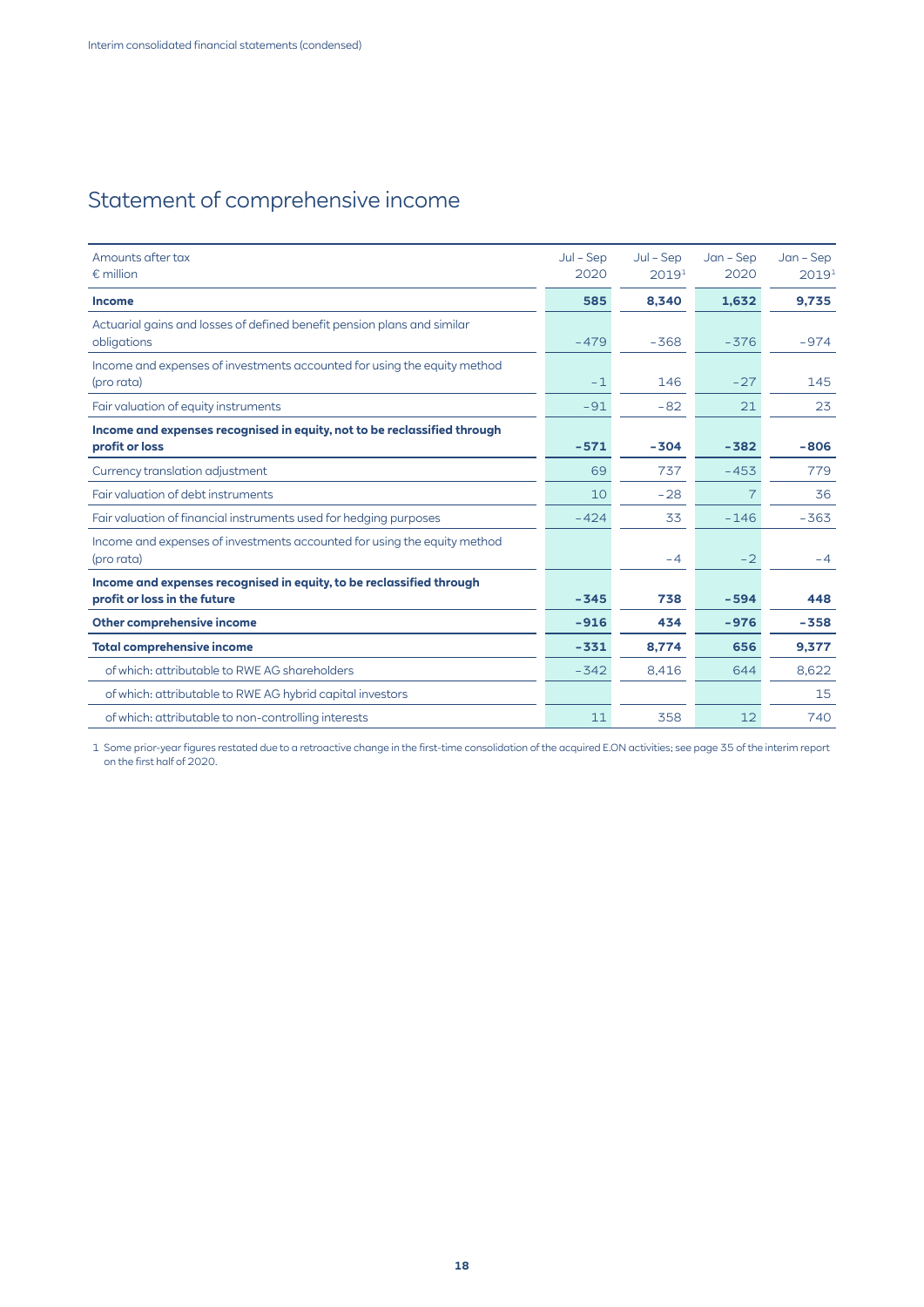## Balance sheet

| <b>Assets</b>                                       | 30 Sep 2020 | 31 Dec 2019 <sup>1</sup> |
|-----------------------------------------------------|-------------|--------------------------|
| $\epsilon$ million                                  |             |                          |
| <b>Non-current assets</b>                           |             |                          |
| Intangible assets                                   | 4,526       | 4,777                    |
| Property, plant and equipment                       | 19,258      | 19,016                   |
| Investments accounted for using the equity method   | 3,180       | 3,281                    |
| Other non-current financial assets                  | 4,469       | 4,337                    |
| Receivables and other assets                        | 3,803       | 3,668                    |
| Deferred taxes                                      | 429         | 689                      |
|                                                     | 35,665      | 35,768                   |
| <b>Current assets</b>                               |             |                          |
| Inventories                                         | 1,679       | 1,585                    |
| Trade accounts receivable                           | 2,267       | 3,621                    |
| Receivables and other assets                        | 10,450      | 15,311                   |
| Marketable securities                               | 3,644       | 3,258                    |
| Cash and cash equivalents                           | 4,095       | 3,192                    |
| Assets held for sale                                |             | 1,274                    |
|                                                     | 22,135      | 28,241                   |
|                                                     | 57,800      | 64,009                   |
|                                                     |             |                          |
|                                                     |             |                          |
| <b>Equity and liabilities</b><br>$\epsilon$ million | 30 Sep 2020 | 31 Dec 2019 <sup>1</sup> |
| <b>Equity</b>                                       |             |                          |
| RWE AG shareholders' interest                       | 17,857      | 16,964                   |
| Non-controlling interests                           | 228         | 503                      |
|                                                     | 18,085      | 17,467                   |
| <b>Non-current liabilities</b>                      |             |                          |
| Provisions                                          | 19,309      | 18,937                   |
| <b>Financial liabilities</b>                        | 3,694       | 3,924                    |
| Other liabilities                                   | 2,100       | 1,912                    |
| Deferred taxes                                      | 1,832       | 2,164                    |
|                                                     | 26,935      | 26,937                   |
| <b>Current liabilities</b>                          |             |                          |
| Provisions                                          | 2,598       | 2,638                    |
| <b>Financial liabilities</b>                        | 1,425       | 1,689                    |
| Trade accounts payable                              | 1,947       | 2,987                    |
| Other liabilities                                   | 6,810       | 11,781                   |
| Liabilities held for sale                           |             | 510                      |
|                                                     | 12,780      | 19,605                   |

<sup>1</sup> Some prior-year figures restated due to a retroactive change in the first-time consolidation of the acquired E.ON activities; see page 35 of the interim report on the first half of 2020.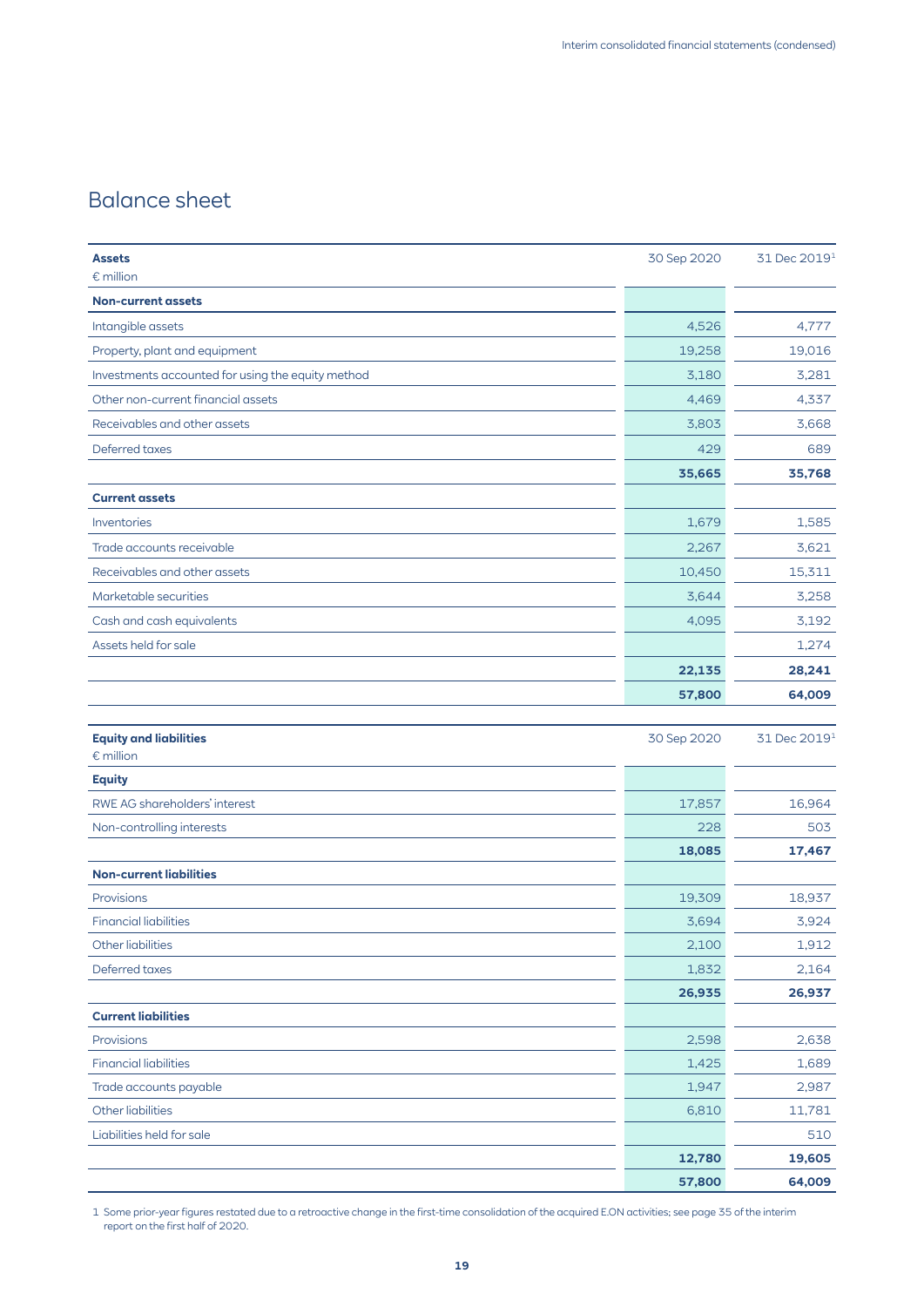## Cash flow statement

|                                                                                                                     | Jan - Sep | Jan - Sep |
|---------------------------------------------------------------------------------------------------------------------|-----------|-----------|
| $\epsilon$ million                                                                                                  | 2020      | 2019      |
| Income from continuing operations                                                                                   | 1,411     | -56       |
| Depreciation, amortisation and impairment losses/write-backs                                                        | 1,072     | 1.098     |
| Changes in provisions                                                                                               | $-232$    | $-240$    |
| Deferred taxes/non-cash income and expenses/income from disposal of<br>non-current assets and marketable securities | $-438$    | $-133$    |
| Changes in working capital                                                                                          | $-45$     | $-2.121$  |
| Cash flows from operating activities of continuing operations                                                       | 1,768     | $-1,452$  |
| Cash flows from operating activities of discontinued operations                                                     | 50        | $-561$    |
| <b>Cash flows from operating activities</b>                                                                         | 1,818     | $-2,013$  |
| Cash flows from investing activities of continuing operations <sup>1</sup>                                          | $-1,962$  | 1.692     |
| Cash flows from investing activities of discontinued operations <sup>2</sup>                                        | $-76$     | $-1,189$  |
| Cash flows from investing activities <sup>2</sup>                                                                   | $-2,038$  | 503       |
| Cash flows from financing activities of continuing operations                                                       | 1,119     | 1,767     |
| Cash flows from financing activities of discontinued operations                                                     | 7         | 52        |
| <b>Cash flows from financing activities</b>                                                                         | 1,126     | 1,819     |
| Net cash change in cash and cash equivalents <sup>2</sup>                                                           | 906       | 309       |
| Effect of changes in foreign exchange rates and other changes in value on cash and cash<br>equivalents <sup>2</sup> | $-23$     | 13        |
| Net change in cash and cash equivalents                                                                             | 883       | 322       |
| Cash and cash equivalents at beginning of reporting period                                                          | 3,212     | 5,225     |
| of which: reported as 'Assets held for sale'                                                                        | 20        | 1,702     |
| Cash and cash equivalents at beginning of reporting period as per the consolidated<br>balance sheet                 | 3.192     | 3.523     |
| Cash and cash equivalents at end of reporting period                                                                | 4,095     | 5,547     |
| of which: reported as 'Assets held for sale'                                                                        |           | 6         |
| Cash and cash equivalents at end of reporting period as per the consolidated balance sheet                          | 4.095     | 5.541     |

1 After the initial/subsequent transfer to plan assets in the amount of €97 million (prior-year period: €41 million).

2 Figures restated due to the change in the presentation of the purchase price paid to innogy for the acquisition of the 49% stake in Slovak energy utility VSE in the previous year.